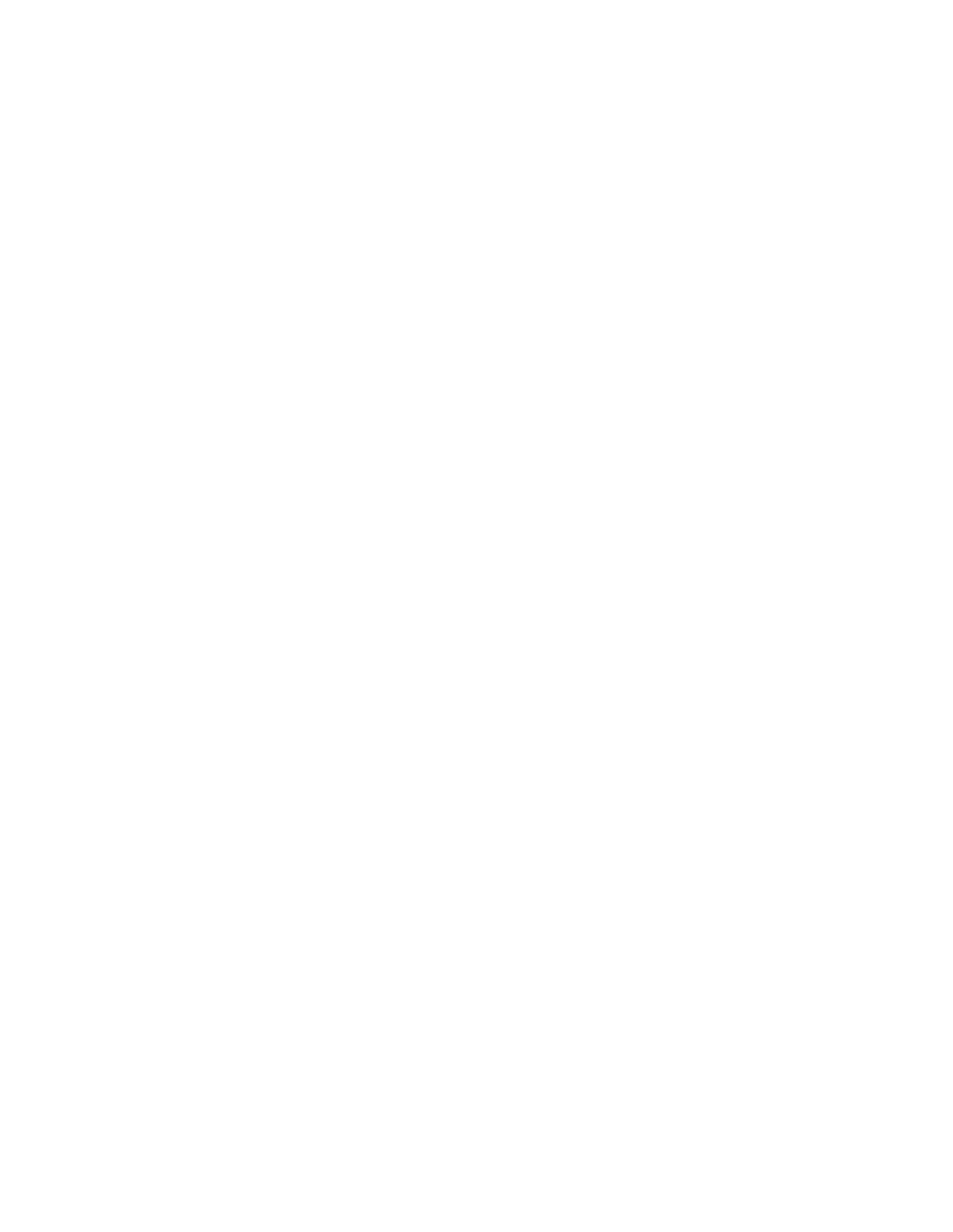## TABLE OF CONTENTS

| <b>Independent Auditors' Report</b>      | $2 - 3$        |
|------------------------------------------|----------------|
| <b>Financial Statements</b>              |                |
| <b>Statements of Financial Position</b>  | $\overline{A}$ |
| <b>Statements of Activities</b>          | 5              |
| <b>Statements of Functional Expenses</b> | $6-9$          |
| <b>Statements of Cash Flows</b>          | 10             |
| <b>Notes to Financial Statements</b>     | 11-26          |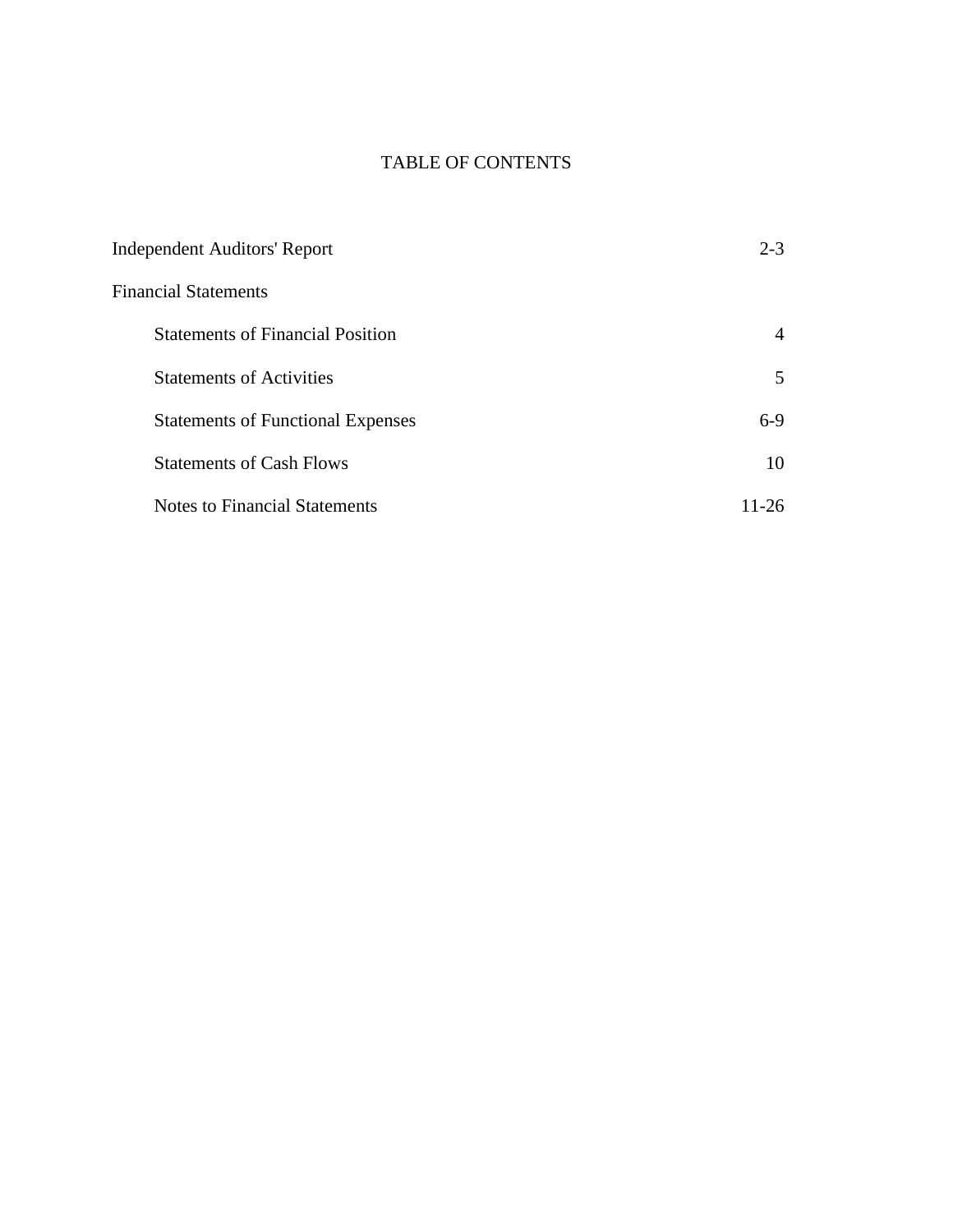

936 Easton Rd., PO Box 754, Warrington, PA 18976 │ 70 W. Oakland Ave., Doylestown, PA 18901 130 Almshouse Rd. Suite 201A, Richboro, PA 18954 | 24 Arnett Ave. Suite 111, Lambertville, NJ 08530 215-343-2727 | [www.bbco-cpa.com](http://www.bbco-cpa.com/)

## INDEPENDENT AUDITORS' REPORT

Board of Directors Pearl S. Buck International Perkasie, Pennsylvania

### Report on the Financial Statements

We have audited the accompanying financial statements of Pearl S. Buck International (a nonprofit organization) which comprise the statement of financial position as of June 30, 2019 and 2018, and the related statements of activities, functional expenses and cash flows for the years then ended, and the related notes to the financial statements.

## Management's Responsibility for the Financial Statements

Management is responsible for the preparation and fair presentation of these financial statements in accordance with accounting principles generally accepted in the United States of America; this includes the design, implementation, and maintenance of internal control relevant to the preparation and fair presentation of financial statements that are free from material misstatement, whether due to fraud or error.

#### Auditors' Responsibility

Our responsibility is to express an opinion on these financial statements based on our audit. We conducted our audit in accordance with auditing standards generally accepted in the United States of America. Those standards require that we plan and perform the audit to obtain reasonable assurance about whether the financial statements are free from material misstatement.

An audit involves performing procedures to obtain audit evidence about the amounts and disclosures in the financial statements. The procedures selected depend on the auditors' judgment, including the assessment of the risks of material misstatement of the financial statements, whether due to fraud or error. In making those risk assessments, the auditor considers internal control relevant to the entity's preparation and fair presentation of the financial statements in order to design audit procedures that are appropriate in the circumstances, but not for the purpose of expressing an opinion on the effectiveness of the entity's internal control. Accordingly, we express no such opinion. An audit also includes evaluating the appropriateness of accounting policies used and the reasonableness of significant accounting estimates made by management, as well as evaluating the overall presentation of the financial statements.

We believe that the audit evidence we have obtained is sufficient and appropriate to provide a basis for our audit opinion.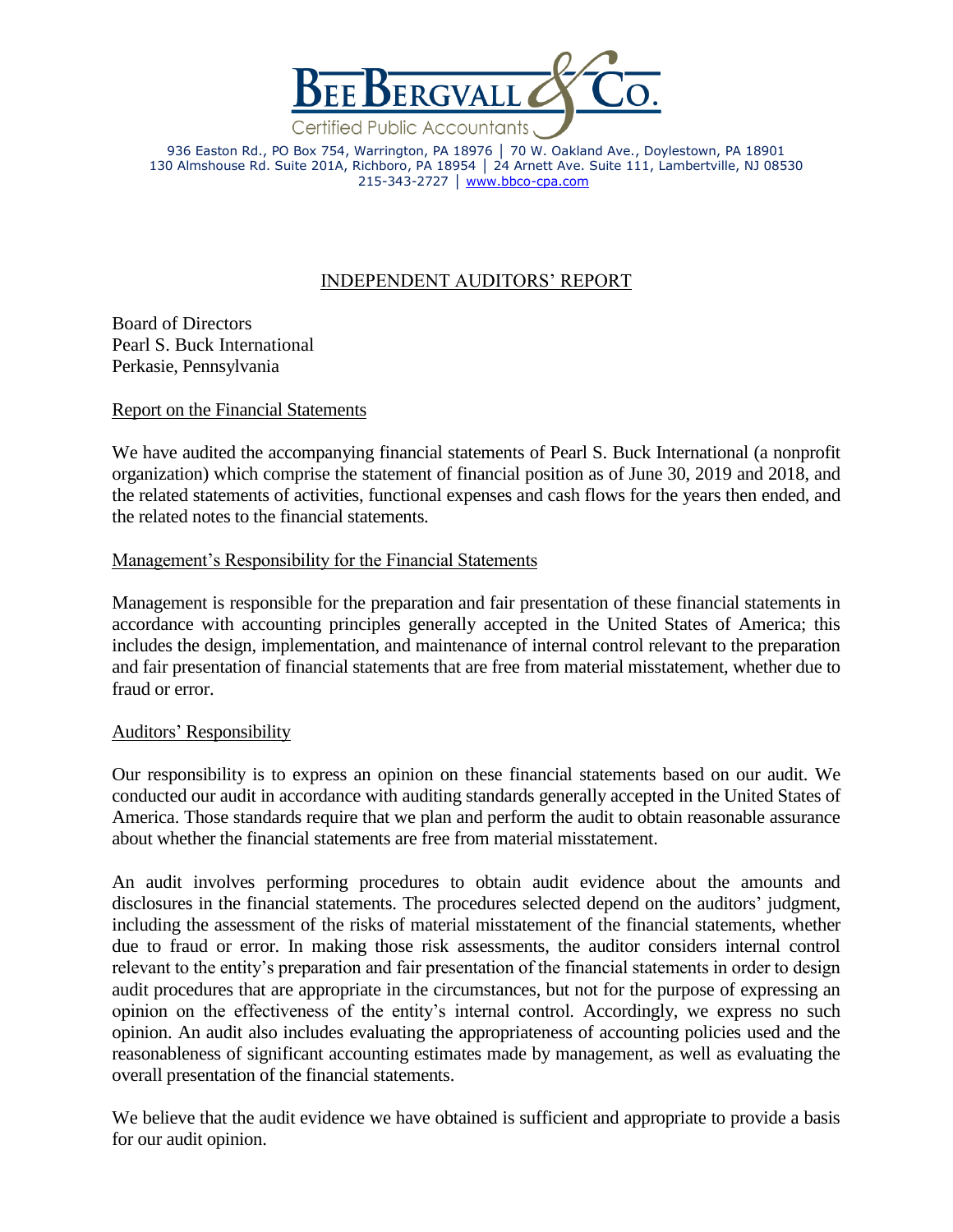**Opinion** 

In our opinion, the financial statements referred to above present fairly, in all material respects, the financial position of Pearl S. Buck International as of June 30, 2019 and 2018, and the changes in its net assets and its cash flows for the years then ended in accordance with accounting principles generally accepted in the United States of America.

Bee Bergerald i Co.

Bee, Bergvall and Company, P.C. Certified Public Accountants

Warrington, PA October 16, 2019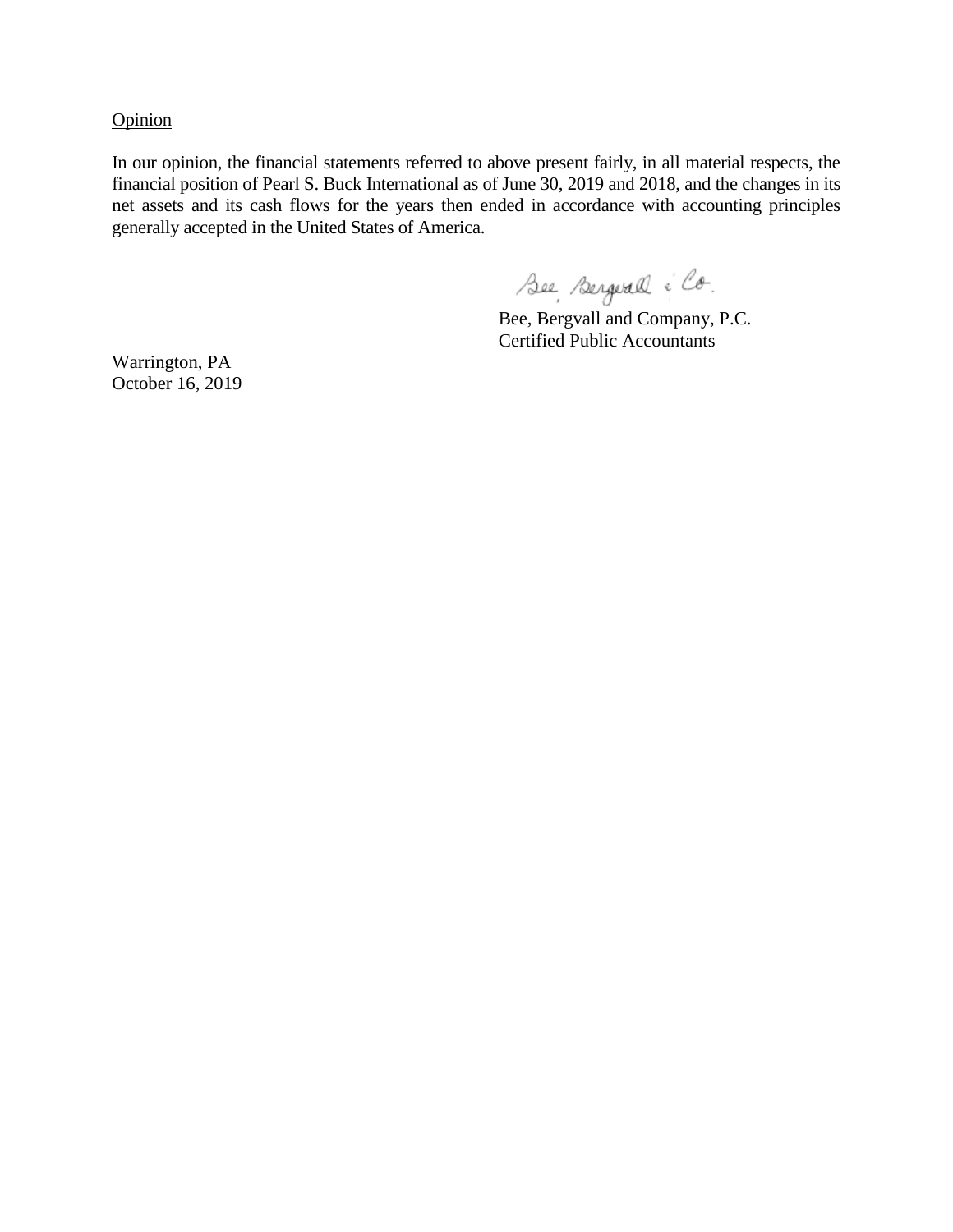# Statements of Financial Position

## June 30, 2019 and 2018

#### **ASSETS**

|                                                         | 2019            | 2018            |
|---------------------------------------------------------|-----------------|-----------------|
| <b>Current Assets</b>                                   |                 |                 |
| Cash and Cash Equivalents                               | \$<br>256,404   | \$<br>313,399   |
| Investments - Cash and Cash Equivalents                 | 93,311          | 283,988         |
| <b>Accounts Receivable</b>                              | 28,957          | 52,732          |
| <b>Bequests Receivable</b>                              | 59,185          | 279,165         |
| Capital Campaign - Promises to Give                     | 46,077          | 97,489          |
| Current Unconditional Promises to Give                  | 137,540         | 179,058         |
| Prepaid Insurance                                       | 24,815          | 28,804          |
| <b>Total Current Assets</b>                             | 646,289         | 1,234,635       |
| Property and Equipment, Net                             | 2,059,315       | 2,219,435       |
| <b>Other Assets</b>                                     |                 |                 |
| Long-Term Unconditional Promises to Give                | 237,700         | 313,364         |
| <b>Investments - General Purpose</b>                    | 108,703         | 104,955         |
| Investments - Endowment                                 | 6,171           | 6,171           |
| Split-Interest Agreements                               | 135,513         | 135,464         |
| <b>Total Other Assets</b>                               | 488,087         | 559,954         |
| TOTAL ASSETS                                            | \$<br>3,193,691 | \$<br>4,014,024 |
| <b>LIABILITIES AND NET ASSETS</b>                       |                 |                 |
| <b>Current Liabilities</b>                              |                 |                 |
| Mortgage Payable - Current Maturities                   | \$<br>18,998    | \$<br>23,447    |
| <b>Accounts Payable</b>                                 | 65,579          | 131,367         |
| Accrued Expenses and Other Current Liabilities          | 96,961          | 74,364          |
| <b>Total Current Liabilities</b>                        | 181,538         | 229,178         |
| Long Term Liabilities                                   |                 |                 |
| Liabilities Associated with Split-Interest Agreements   | 100,747         | 103,628         |
| Mortgage Payable, Less Current Maturities               | 432,344         | 449,838         |
| <b>Total Long Term Liabilities</b>                      | 533,091         | 553,466         |
| <b>Net Assets</b>                                       |                 |                 |
| <b>Without Donor Restrictions</b>                       |                 |                 |
| Undesignated                                            | 263,733         | 866,094         |
| Designated by the Board for Endowment                   | 79,673          | 76,500          |
| Invested in Property and Equipment, Net of Related Debt | 1,607,973       | 1,746,150       |
|                                                         | 1,951,379       | 2,688,744       |
| <b>With Donor Restrictions</b>                          |                 |                 |
| Perpetual in nature                                     | 3,180           | 3,180           |
| Purpose restrictions                                    | 524,503         | 539,456         |
|                                                         | 527,683         | 542,636         |
| <b>Total Net Assets</b>                                 | 2,479,062       | 3,231,380       |
|                                                         |                 |                 |
| TOTAL LIABILITIES AND NET ASSETS                        | \$<br>3,193,691 | \$<br>4,014,024 |

The accompanying notes are an integral part of the financial statements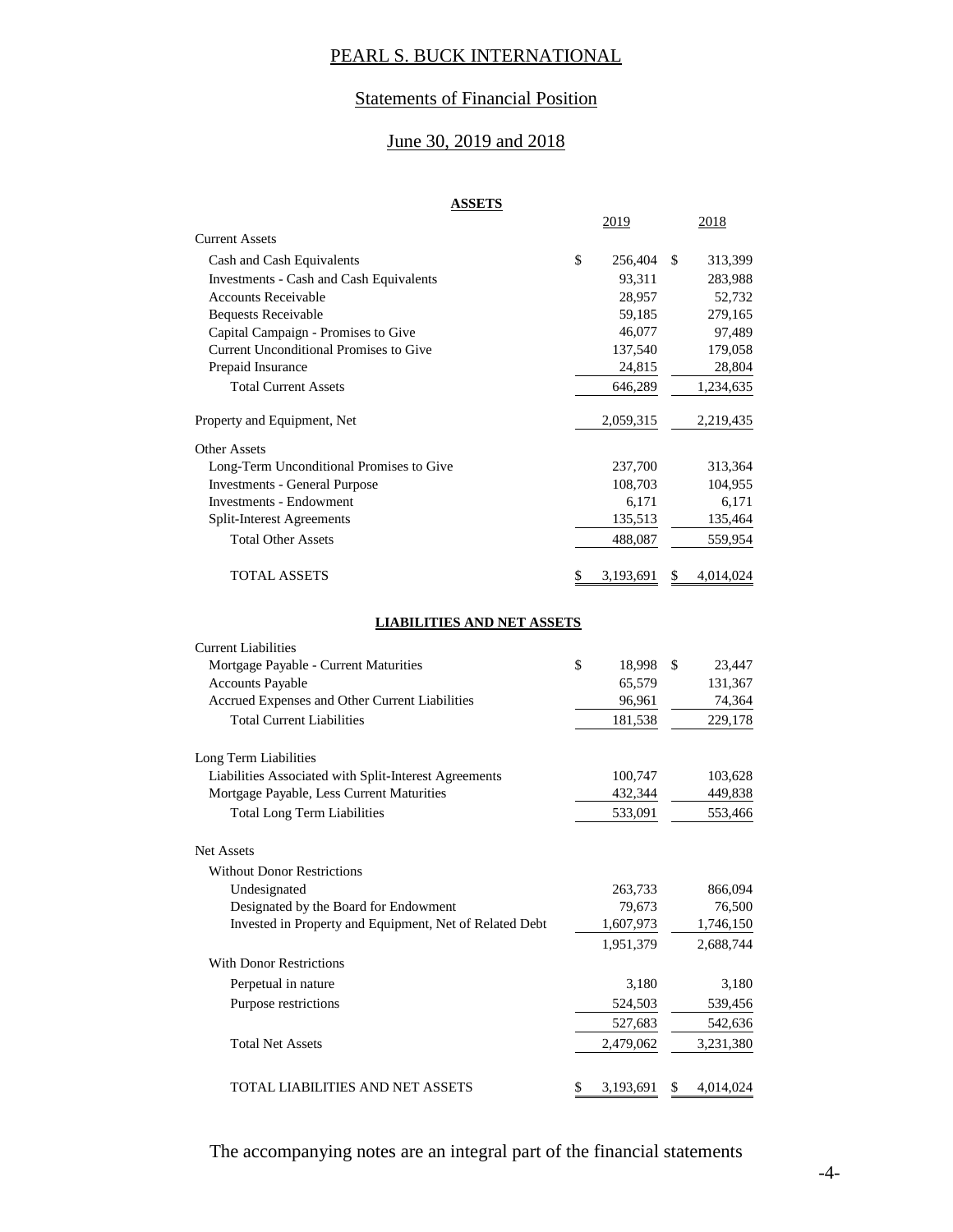## **Statements of Activities**

## For the Years Ended June 30, 2019 and 2018

|                                                             | Without<br>Donor<br>Restrictions | With<br>Donor<br>Restrictions | 2019<br>Total            | Without<br>Donor<br>Restrictions | With<br>Donor<br>Restrictions | 2018<br>Total            |
|-------------------------------------------------------------|----------------------------------|-------------------------------|--------------------------|----------------------------------|-------------------------------|--------------------------|
| Support and Revenue<br><b>Public Support</b>                |                                  |                               |                          |                                  |                               |                          |
| <b>General Contributions</b>                                | \$<br>401,835                    | \$<br>148,423                 | \$<br>550,258            | \$<br>884,627                    | \$<br>395,277                 | \$<br>1,279,904          |
| <b>International Program</b>                                | 614,253                          |                               | 614,253                  | 626,909                          | ä,                            | 626,909                  |
| Membership                                                  | 11,398                           | $\blacksquare$                | 11,398                   | 24,190                           | $\overline{\phantom{a}}$      | 24,190                   |
|                                                             | 1,027,486                        | 148,423                       | 1,175,909                | 1,535,726                        | 395,277                       | 1,931,003                |
| Gross Special Events Revenue                                | 102,425                          |                               | 102,425                  | 95,939                           |                               | 95,939                   |
| Less: Cost of Direct Benefits to Donors                     | (25, 414)                        |                               | (25, 414)                | (26, 533)                        |                               | (26, 533)                |
|                                                             | 77,011                           | ÷,                            | 77,011                   | 69,406                           | ä,                            | 69,406                   |
| <b>Total Public Support</b>                                 | 1,104,497                        | 148,423                       | 1,252,920                | 1,605,132                        | 395,277                       | 2,000,409                |
| <b>Earned Revenue</b>                                       |                                  |                               |                          |                                  |                               |                          |
| Pearl S. Buck House Tours                                   | 47,420                           |                               | 47,420                   | 50,323                           |                               | 50,323                   |
| Rental<br>Other                                             | 68,213                           |                               | 68,213                   | 54,469                           |                               | 54,469                   |
| <b>Cultural Immersion</b>                                   | 25,047<br>ä,                     |                               | 25,047<br>÷.             | 10,161<br>17,435                 |                               | 10,161<br>17,435         |
| <b>Cultural Tours</b>                                       | 14,980                           | ä,                            | 14,980                   | 80,850                           | ÷,                            | 80,850                   |
| Consulting                                                  | 93,975                           |                               | 93,975                   | 54,662                           |                               | 54,662                   |
| <b>Total Earned Revenue</b>                                 | 249,635                          |                               | 249,635                  | 267,900                          |                               | 267,900                  |
| <b>Grants and Contracts</b><br>Pearl S. Buck House          | 69,169                           | 15,000                        | 84,169                   | 78,461                           |                               | 78,461                   |
| <b>International Programs</b>                               | 3,000                            | ä,                            | 3,000                    | 3,800                            | Ĭ.                            | 3,800                    |
| Philippines                                                 |                                  |                               | ÷.                       | 6,950                            |                               | 6,950                    |
| <b>Cultural Programs</b>                                    | 42,500                           | L,                            | 42,500                   | 25,000                           | 7,500                         | 32,500                   |
| <b>Total Grants and Contracts</b>                           | 114,669                          | 15,000                        | 129,669                  | 114,211                          | 7,500                         | 121,711                  |
| Interest Income and Miscellaneous<br>Sale of Asset/Easement | ÷                                | ÷,                            | ÷,<br>ä,                 | ä,                               | L,                            |                          |
| Net Assets Released from Restrictions                       | 181,306                          | (181, 306)                    | $\overline{\phantom{a}}$ | 1,466,218                        | (1,466,218)                   | $\overline{\phantom{a}}$ |
| <b>Total Support and Revenues</b>                           | 1,650,107                        | (17, 883)                     | 1,632,224                | 3,453,461                        | (1,063,441)                   | 2,390,020                |
| Expenses                                                    |                                  |                               |                          |                                  |                               |                          |
| Program Services                                            |                                  |                               |                          |                                  |                               |                          |
| <b>Cultural Programs</b>                                    | 439,213                          |                               | 439,213                  | 394,276                          |                               | 394,276                  |
| <b>International Programs</b>                               | 775,194                          |                               | 775,194                  | 787,476                          |                               | 787,476                  |
| Pearl S. Buck House                                         | 897,726                          |                               | 897,726                  | 890,705                          |                               | 890,705                  |
| <b>Total Program Services</b>                               | 2,112,133                        |                               | 2,112,133                | 2,072,457                        |                               | 2,072,457                |
| <b>Supporting Services</b>                                  |                                  |                               |                          |                                  |                               |                          |
| Management and General                                      | 108,341                          |                               | 108,341                  | 104,248                          |                               | 104,248                  |
| Fundraising                                                 | 176,908                          |                               | 176,908                  | 177,949                          |                               | 177,949                  |
| <b>Total Supporting Services</b>                            | 285,249                          | ÷,                            | 285,249                  | 282,197                          |                               | 282,197                  |
| <b>Total Expenses</b>                                       | 2,397,382                        |                               | 2,397,382                | 2,354,654                        |                               | 2,354,654                |
| Change in Net Assets Before Other Revenue (Expense)         | (747, 275)                       | (17, 883)                     | (765, 158)               | 1,098,807                        | (1,063,441)                   | 35,366                   |
| Other Revenues (Expenses)                                   |                                  |                               |                          |                                  |                               |                          |
| Net Investment Income                                       | 9,910                            | $\qquad \qquad \blacksquare$  | 9,910                    | 10,815                           | $\overline{\phantom{a}}$      | 10,815                   |
| Increase in Value of Split-Interest Agreements              | $\overline{\phantom{a}}$         | 2,930                         | 2,930                    |                                  | 3,351                         | 3,351                    |
| <b>Total Other Revenues (Expenses)</b>                      | 9,910                            | 2,930                         | 12,840                   | 10,815                           | 3,351                         | 14,166                   |
| Change in Net Assets                                        | (737, 365)                       | (14, 953)                     | (752, 318)               | 1,109,622                        | (1,060,090)                   | 49,532                   |
| Net Assets, Beginning of Year                               | 2,688,744                        | 542,636                       | 3,231,380                | 1,579,122                        | 1,602,726                     | 3,181,848                |
| Net Assets, End of Year                                     | 1,951,379                        | 527,683<br>S                  | 2,479,062<br>S           | 2,688,744                        | \$<br>542,636                 | 3,231,380<br>\$          |

The accompanying notes are an integral part of the financial statements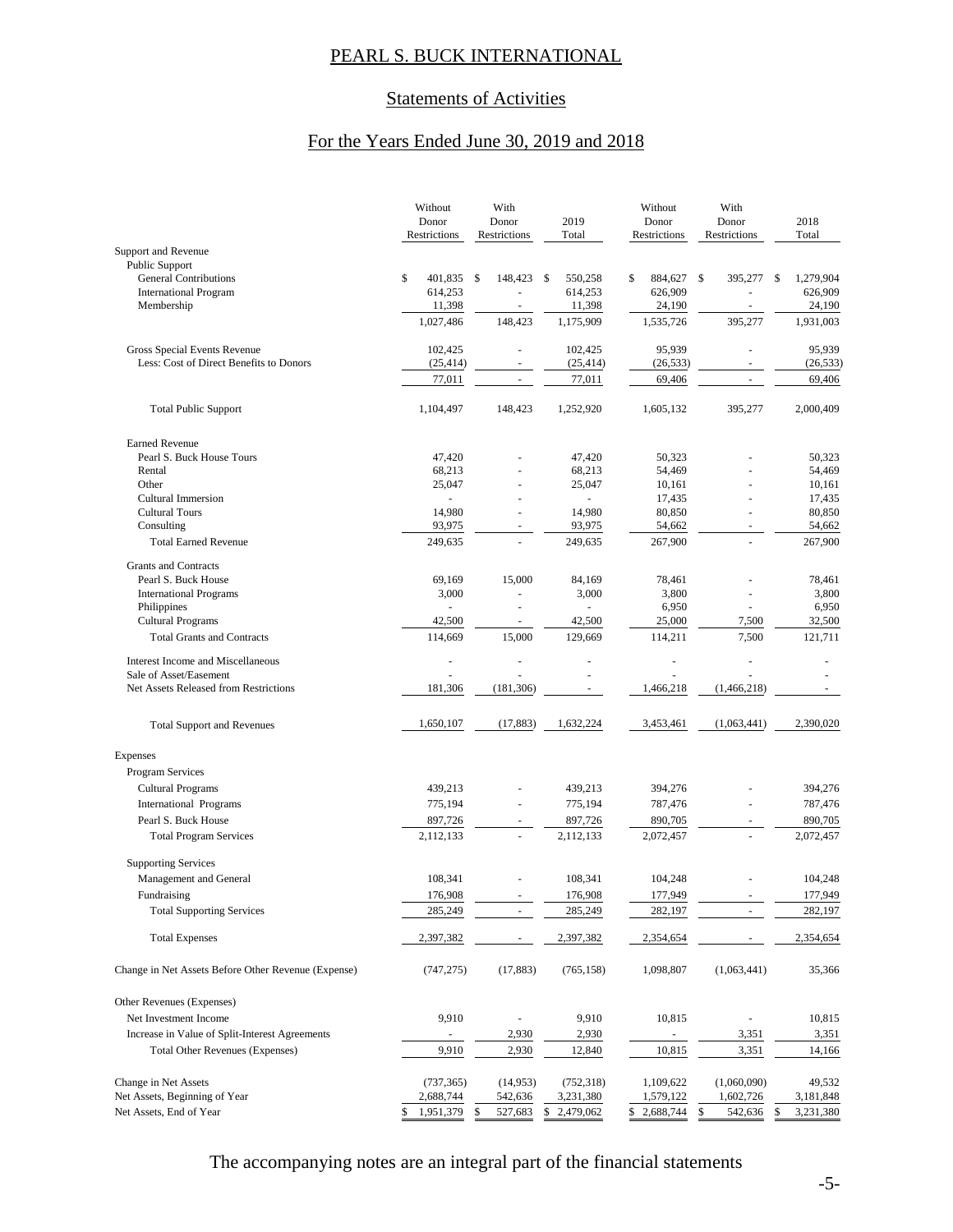# Statements of Functional Expenses

## For the Year Ended June 30, 2019

|                                        | <b>Program Services</b> |                     |    |                          |    |                        |    |           |
|----------------------------------------|-------------------------|---------------------|----|--------------------------|----|------------------------|----|-----------|
|                                        |                         | Cultural<br>Program |    | International<br>Program |    | Pearl S. Buck<br>House |    | Total     |
| Program/Outreach                       |                         |                     |    |                          |    |                        |    |           |
| Health                                 | \$                      |                     | \$ | 44,777                   | \$ |                        | \$ | 44,777    |
| Education                              |                         |                     |    | 23,733                   |    |                        |    | 23,733    |
| Psycho-Social                          |                         |                     |    | 20,142                   |    |                        |    | 20,142    |
| CB/ID                                  |                         |                     |    | 8,537                    |    |                        |    | 8,537     |
| Program Services                       |                         |                     |    | 317,533                  |    |                        |    | 317,533   |
| Total Program/Outreach                 |                         |                     |    | 414,722                  |    |                        |    | 414,722   |
| <b>Operating Expenses</b>              |                         |                     |    |                          |    |                        |    |           |
| <b>Salaries</b>                        |                         | 257,614             |    | 221,123                  |    | 355,944                |    | 834,681   |
| <b>Benefits</b>                        |                         | 15,790              |    | 17,365                   |    | 26,784                 |    | 59,939    |
| Payroll Taxes                          |                         | 22,566              |    | 18,869                   |    | 32,992                 |    | 74,427    |
| Professional Fees                      |                         | 30,972              |    | 8,071                    |    | 36,730                 |    | 75,773    |
| Accounting                             |                         |                     |    |                          |    |                        |    |           |
| Supplies                               |                         | 9,838               |    | 4,390                    |    | 27,500                 |    | 41,728    |
| Telephone                              |                         | 4,383               |    | 3,470                    |    | 5,197                  |    | 13,050    |
| Postage & Handling                     |                         | 910                 |    | 5,835                    |    | 3,009                  |    | 9,754     |
| Office/Equipment Rental                |                         | 6,022               |    | 5,090                    |    | 7,307                  |    | 18,419    |
| Insurance                              |                         | 13,008              |    | 10,108                   |    | 19,479                 |    | 42,595    |
| <b>Interest Expense</b>                |                         |                     |    |                          |    | 22,395                 |    | 22,395    |
| <b>Utilities</b>                       |                         | 7,308               |    | 5,759                    |    | 26,595                 |    | 39,662    |
| Maintenance                            |                         | 27,560              |    | 21,244                   |    | 39,820                 |    | 88,624    |
| Printing                               |                         | 104                 |    | 49                       |    | 8,159                  |    | 8,312     |
| <b>Direct Mail Expenses</b>            |                         | $\overline{a}$      |    |                          |    |                        |    |           |
| Travel                                 |                         | 13,892              |    | 13,190                   |    | 2,139                  |    | 29,221    |
| Advertising                            |                         | 357                 |    | 100                      |    | 26,750                 |    | 27,207    |
| Conference & Meetings                  |                         | 1,049               |    | 2,414                    |    | 10,740                 |    | 14,203    |
| Training                               |                         | 1,670               |    | 300                      |    | 808                    |    | 2,778     |
| Subscription, Dues & Fees              |                         | 14,604              |    | 2,028                    |    | 5,552                  |    | 22,184    |
| Equipment (Non Capital)                |                         | 216                 |    | 168                      |    | 1,179                  |    | 1,563     |
| <b>Depreciation - Donor Restricted</b> |                         |                     |    | ÷                        |    | 166,098                |    | 166,098   |
| Depreciation                           |                         | 10,310              |    | 8,887                    |    | 58,031                 |    | 77,228    |
| Miscellaneous                          |                         |                     |    |                          |    | 7,958                  |    | 7,958     |
| <b>Bank Charges</b>                    |                         | 1,040               |    | 14,004                   |    | 6,560                  |    | 21,604    |
| Foreign Currency Exchange (Gain)/ Loss |                         |                     |    | (1,992)                  |    |                        |    | (1,992)   |
| <b>Total Operating Expenses</b>        |                         | 439,213             |    | 360,472                  |    | 897,726                |    | 1,697,411 |
| <b>Total Functional Expenses</b>       | \$                      | 439,213             | \$ | 775,194                  | \$ | 897,726                | \$ | 2,112,133 |
| Percentage of Total Expenditures       |                         | 18.3%               |    | 32.4%                    |    | 37.4%                  |    | 88.1%     |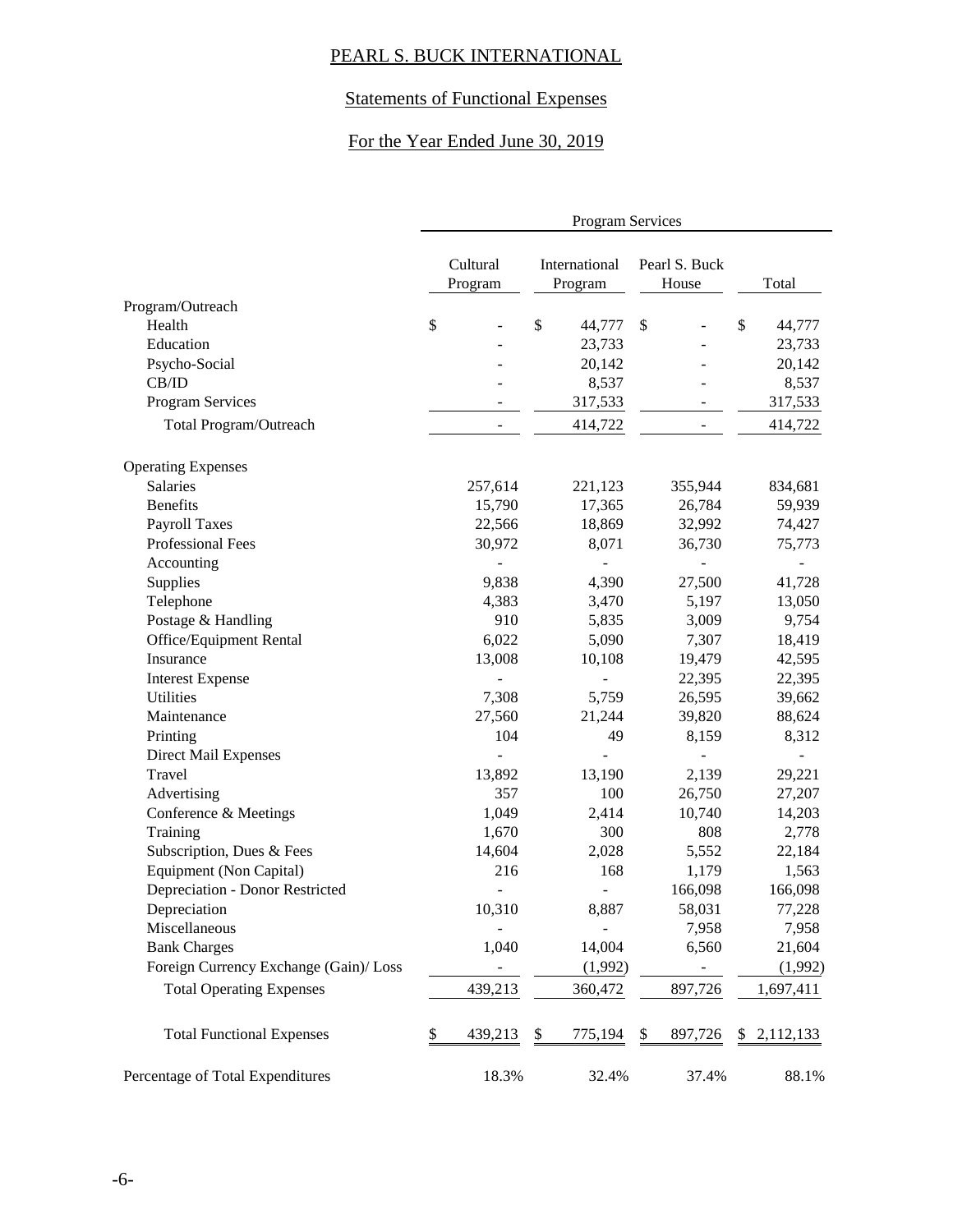| <b>Supporting Services</b> |                |               |               |
|----------------------------|----------------|---------------|---------------|
| Management<br>& General    | Fundraising    | Total         | 2019<br>Total |
| \$                         | \$             | \$            | \$<br>44,777  |
|                            |                |               | 23,733        |
|                            |                |               | 20,142        |
|                            |                |               | 8,537         |
|                            |                |               | 317,533       |
|                            |                |               |               |
|                            |                |               | 414,722       |
| 55,697                     | 113,037        | 168,734       | 1,003,415     |
| 4,898                      | 2,431          | 7,329         | 67,268        |
| 4,462                      | 8,706          | 13,168        | 87,595        |
| 2,898                      | 3,306          | 6,204         | 81,977        |
| 13,625                     |                | 13,625        | 13,625        |
| 816                        | 2,177          | 2,993         | 44,721        |
| 941                        | 1,355          | 2,296         | 15,346        |
| 217                        | 2,279          | 2,496         | 12,250        |
| 961                        | 2,108          | 3,069         | 21,488        |
| 12,087                     | 4,553          | 16,640        | 59,235        |
|                            |                |               | 22,395        |
| 1,168                      | 2,562          | 3,730         | 43,392        |
| 4,356                      | 9,553          | 13,909        | 102,533       |
| 49                         | 8              | 57            | 8,369         |
|                            | 2,036          | 2,036         | 2,036         |
| 43                         | 280            | 323           | 29,544        |
| 2,055                      | L,             | 2,055         | 29,262        |
| 1,435                      | 4,207          | 5,642         | 19,845        |
| 62                         | 733            | 795           | 3,573         |
| 417                        | 13,792         | 14,209        | 36,393        |
| 35                         | 76             | 111           | 1,674         |
|                            |                |               | 166,098       |
| 1,646                      | 3,608          | 5,254         | 82,482        |
| 342                        | -              | 342           | 8,300         |
| 131                        | 101            | 232           | 21,836        |
| $\overline{\phantom{0}}$   | $\overline{a}$ | -             | (1,992)       |
| 108,341                    | 176,908        | 285,249       | 1,982,660     |
| \$<br>108,341              | \$<br>176,908  | \$<br>285,249 | \$2,397,382   |
| 4.5%                       | 7.4%           | 11.9%         | 100.0%        |

# The accompanying notes are an integral part of the financial statements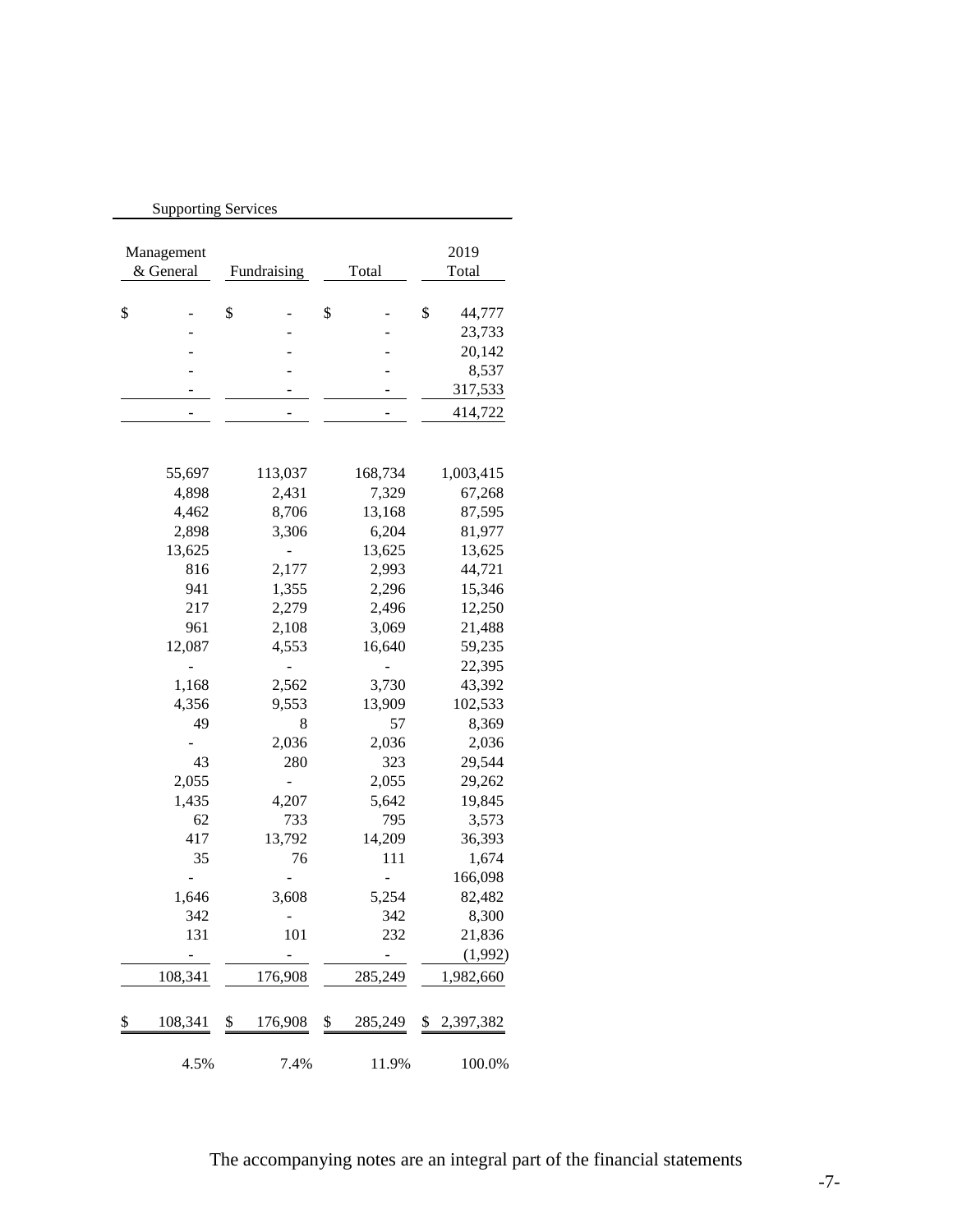# Statements of Functional Expenses

## For the Year Ended June 30, 2018

|                                        | Program Services |                     |    |                          |    |                        |    |           |
|----------------------------------------|------------------|---------------------|----|--------------------------|----|------------------------|----|-----------|
|                                        |                  | Cultural<br>Program |    | International<br>Program |    | Pearl S. Buck<br>House |    | Total     |
| Program/Outreach                       |                  |                     |    |                          |    |                        |    |           |
| Health                                 | \$               |                     | \$ | 39,278                   | \$ |                        | \$ | 39,278    |
| Education                              |                  |                     |    | 29,534                   |    |                        |    | 29,534    |
| Psycho-Social                          |                  |                     |    | 17,165                   |    |                        |    | 17,165    |
| CB/ID                                  |                  |                     |    | 8,102                    |    |                        |    | 8,102     |
| Program Services                       |                  |                     |    | 322,125                  |    |                        |    | 322,125   |
| <b>Total Program/Outreach</b>          |                  |                     |    | 416,204                  |    |                        |    | 416,204   |
| <b>Operating Expenses</b>              |                  |                     |    |                          |    |                        |    |           |
| Salaries                               |                  | 201,564             |    | 222,499                  |    | 380,173                |    | 804,236   |
| <b>Benefits</b>                        |                  | 16,231              |    | 26,044                   |    | 30,321                 |    | 72,596    |
| <b>Payroll Taxes</b>                   |                  | 18,066              |    | 18,725                   |    | 35,408                 |    | 72,199    |
| <b>Professional Fees</b>               |                  | 11,672              |    | 14,192                   |    | 61,587                 |    | 87,451    |
| Accounting                             |                  |                     |    |                          |    |                        |    |           |
| Supplies                               |                  | 7,679               |    | 5,541                    |    | 18,302                 |    | 31,522    |
| Telephone                              |                  | 3,249               |    | 4,553                    |    | 5,890                  |    | 13,692    |
| Postage & Handling                     |                  | 702                 |    | 4,270                    |    | 1,455                  |    | 6,427     |
| Office/Equipment Rental                |                  | 3,658               |    | 5,288                    |    | 7,439                  |    | 16,385    |
| Insurance                              |                  | 8,461               |    | 13,557                   |    | 20,266                 |    | 42,284    |
| <b>Interest Expense</b>                |                  |                     |    | ÷                        |    | 23,385                 |    | 23,385    |
| <b>Utilities</b>                       |                  | 6,344               |    | 9,836                    |    | 28,080                 |    | 44,260    |
| Maintenance                            |                  | 11,752              |    | 24,325                   |    | 25,365                 |    | 61,442    |
| Printing                               |                  | 385                 |    | 1,240                    |    | 13,758                 |    | 15,383    |
| <b>Direct Mail Expenses</b>            |                  |                     |    |                          |    |                        |    |           |
| Travel                                 |                  | 70,387              |    | 28,879                   |    | 949                    |    | 100,215   |
| Advertising                            |                  | 108                 |    | 75                       |    | 6,290                  |    | 6,473     |
| Conference & Meetings                  |                  | 2,250               |    | 1,284                    |    | 1,823                  |    | 5,357     |
| Training                               |                  | 10,427              |    | 269                      |    | 411                    |    | 11,107    |
| Subscription, Dues & Fees              |                  | 12,032              |    | 2,476                    |    | 6,915                  |    | 21,423    |
| Equipment (Non Capital)                |                  | 944                 |    |                          |    |                        |    | 944       |
| Depreciation                           |                  | 6,284               |    | 9,180                    |    | 212,813                |    | 228,277   |
| Miscellaneous                          |                  | 29                  |    | 324                      |    | 7,710                  |    | 8,063     |
| <b>Bank Charges</b>                    |                  | 2,052               |    | 13,640                   |    | 2,365                  |    | 18,057    |
| Foreign Currency Exchange (Gain)/ Loss |                  |                     |    | (1,160)                  |    |                        |    | (1,160)   |
| <b>Total Operating Expenses</b>        |                  | 394,276             |    | 405,037                  |    | 890,705                |    | 1,690,018 |
| <b>Total Functional Expenses</b>       | \$               | 394,276             | \$ | 821,241                  | \$ | 890,705                | \$ | 2,106,222 |
| Percentage of Total Expenditures       |                  | 16.5%               |    | 34.4%                    |    | 37.3%                  |    | 88.2%     |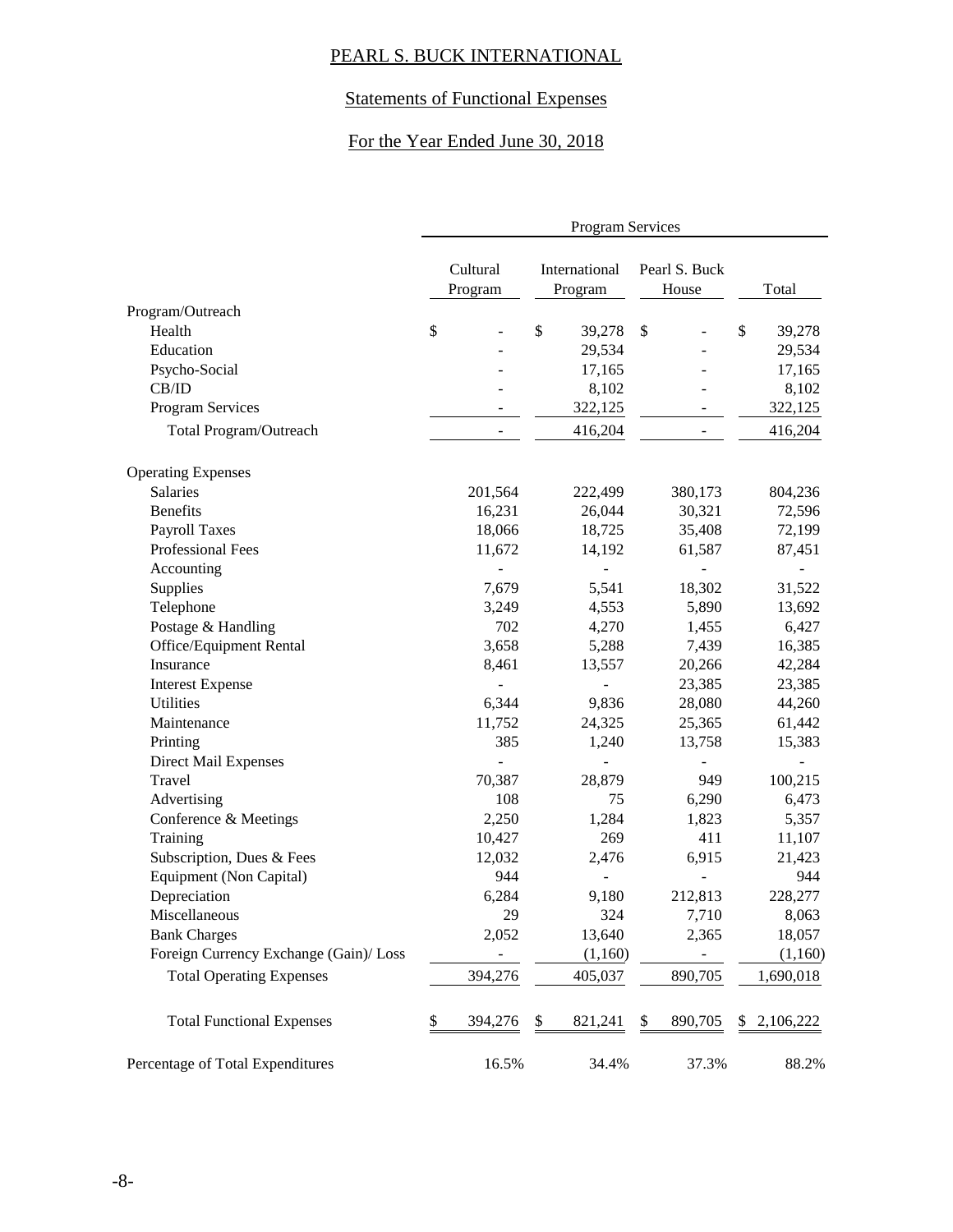| Management    |                      |    |         | 2018            |
|---------------|----------------------|----|---------|-----------------|
| & General     | Fundraising          |    | Total   | Total           |
|               |                      |    |         |                 |
| \$            | \$                   | \$ |         | \$<br>39,278    |
|               |                      |    |         | 29,534          |
|               |                      |    |         | 17,165          |
|               |                      |    |         | 8,102           |
|               |                      |    |         | 322,125         |
|               |                      |    |         | 416,204         |
|               |                      |    |         |                 |
| 55,004        | 109,376              |    | 164,380 |                 |
| 4,610         | 4,903                |    | 9,513   | 968,616         |
| 4,317         | 8,416                |    | 12,733  | 82,109          |
|               | 4,790                |    |         | 84,932          |
| 3,436         |                      |    | 8,226   | 95,677          |
| 13,400        |                      |    | 13,400  | 13,400          |
| 945           | 1,717                |    | 2,662   | 34,184          |
| 973           | 1,533                |    | 2,506   | 16,198          |
| 697           | 2,171                |    | 2,868   | 9,295           |
| 988           | 2,167                |    | 3,155   | 19,540          |
| 10,932        | 4,718                |    | 15,650  | 57,934          |
|               |                      |    |         | 23,385          |
| 1,613         | 3,538                |    | 5,151   | 49,411          |
| 3,062         | 6,716                |    | 9,778   | 71,220          |
| 6             | 14                   |    | 20      | 15,403          |
| 77            | 1,633                |    | 1,710   | 101,925         |
|               | 810                  |    | 810     | 7,283           |
| 1,252         | 7,862                |    | 9,114   | 14,471          |
| 53            | 216                  |    | 269     | 11,376          |
| 490           | 13,798               |    | 14,288  | 35,711          |
|               |                      |    |         | 944             |
| 1,598         | 3,505                |    | 5,103   | 233,380         |
| 420           | 6                    |    | 426     | 8,489           |
| 375           | 60                   |    | 435     | 18,492          |
|               |                      |    |         | (1,160)         |
| 104,248       | 177,949              |    | 282,197 | 1,972,215       |
|               |                      |    |         |                 |
| \$<br>104,248 | \$<br><u>177,949</u> | S  | 282,197 | \$<br>2,388,419 |
| 4.4%          | 7.5%                 |    | 11.8%   | 100.0%          |

## Supporting Services

## The accompanying notes are an integral part of the financial statements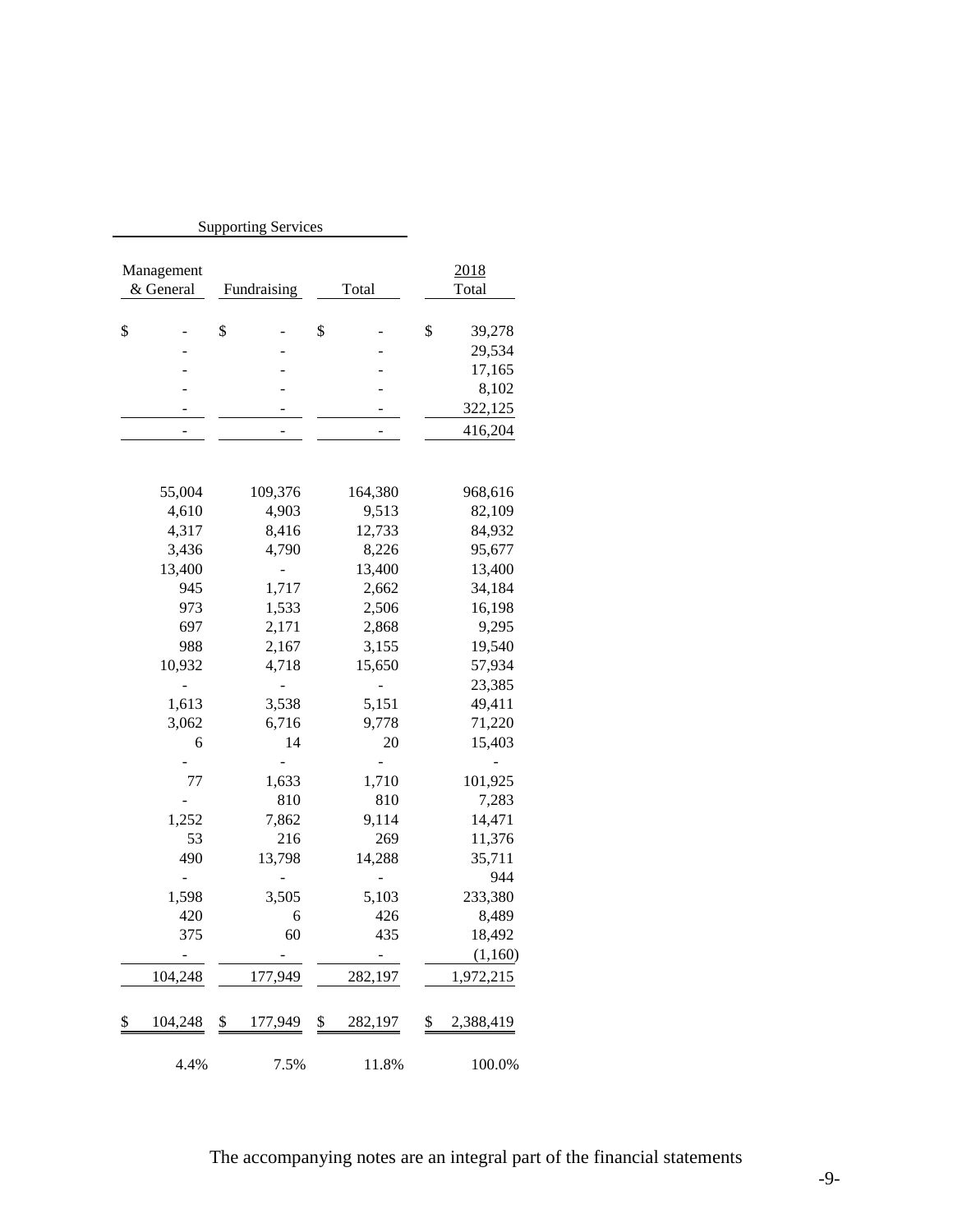## Statements of Cash Flows

## For the Years Ended June 30, 2019 and 2018

|                                                        | 2019             | 2018          |
|--------------------------------------------------------|------------------|---------------|
| Cash Flows from Operating Activities                   |                  |               |
| Change in Net Assets                                   | \$<br>(752, 318) | \$<br>49,532  |
| Adjustments to Reconcile Change in Net Assets          |                  |               |
| to Net Cash Provided by (Used in) Operations           |                  |               |
| Depreciation                                           | 248,580          | 233,380       |
| Change in Split-Interest Agreement, net                | (2,930)          | (3,351)       |
| Net Realized and Unrealized Loss (Gain) on Investments | (2,912)          | (1,522)       |
| (Increase) Decrease in:                                |                  |               |
| <b>Accounts Receivable</b>                             | 23,775           | (39,032)      |
| <b>Bequests Receivable</b>                             | 219,980          | (26, 535)     |
| Capital Campaign Grant Receivable                      | 51,412           | (95, 493)     |
| <b>Current Unconditional Promises to Give</b>          | 41,518           | 168,070       |
| Prepaid Insurance                                      | 3,989            | (2,521)       |
| Increase (Decrease) in:                                |                  |               |
| <b>Accounts Payable</b>                                | (65,788)         | 33,347        |
| <b>Accrued Expenses</b>                                | 22,597           | (56, 925)     |
| Net Cash Provided by (Used in) Operating Activities    | (212,097)        | 258,950       |
| Cash Flows from Investing Activities                   |                  |               |
| Purchase of Property and Equipment                     | (88, 459)        | (253, 927)    |
| <b>Purchase of Investments</b>                         | (837)            | (2,078)       |
| Net Cash Provided by (Used in) Investing Activities    | (89,296)         | (256,005)     |
| Cash Flows from Financing Activities                   |                  |               |
| Cash Contributions Restricted for Long-Term Purposes   | 75,664           | (87, 772)     |
| Repayment of Mortgage Payable                          | (21, 943)        | (18, 163)     |
| Net Cash Provided By (Used In) Financing Activities    | 53,721           | (105, 935)    |
| Net (Decrease) Increase in Cash and Cash Equivalents   | (247, 672)       | (102,990)     |
| Cash and Cash Equivalents, Beginning                   | 597,387          | 700,377       |
| Cash and Cash Equivalents, Ending                      | \$<br>349,715    | \$<br>597,387 |
| Cash and Cash Equivalents                              | \$<br>256,404    | \$<br>313,399 |
|                                                        |                  |               |
| <b>Investments - Cash and Cash Equivalents</b>         | 93,311           | 283,988       |
| <b>Total Cash and Cash Equivalents</b>                 | \$<br>349,715    | \$<br>597,387 |
| Supplemental Disclosure of Cash Flow Information       |                  |               |
| Cash Paid During the Year for Interest                 | \$<br>22,395     | \$<br>23,385  |

The accompanying notes are an integral part of the financial statements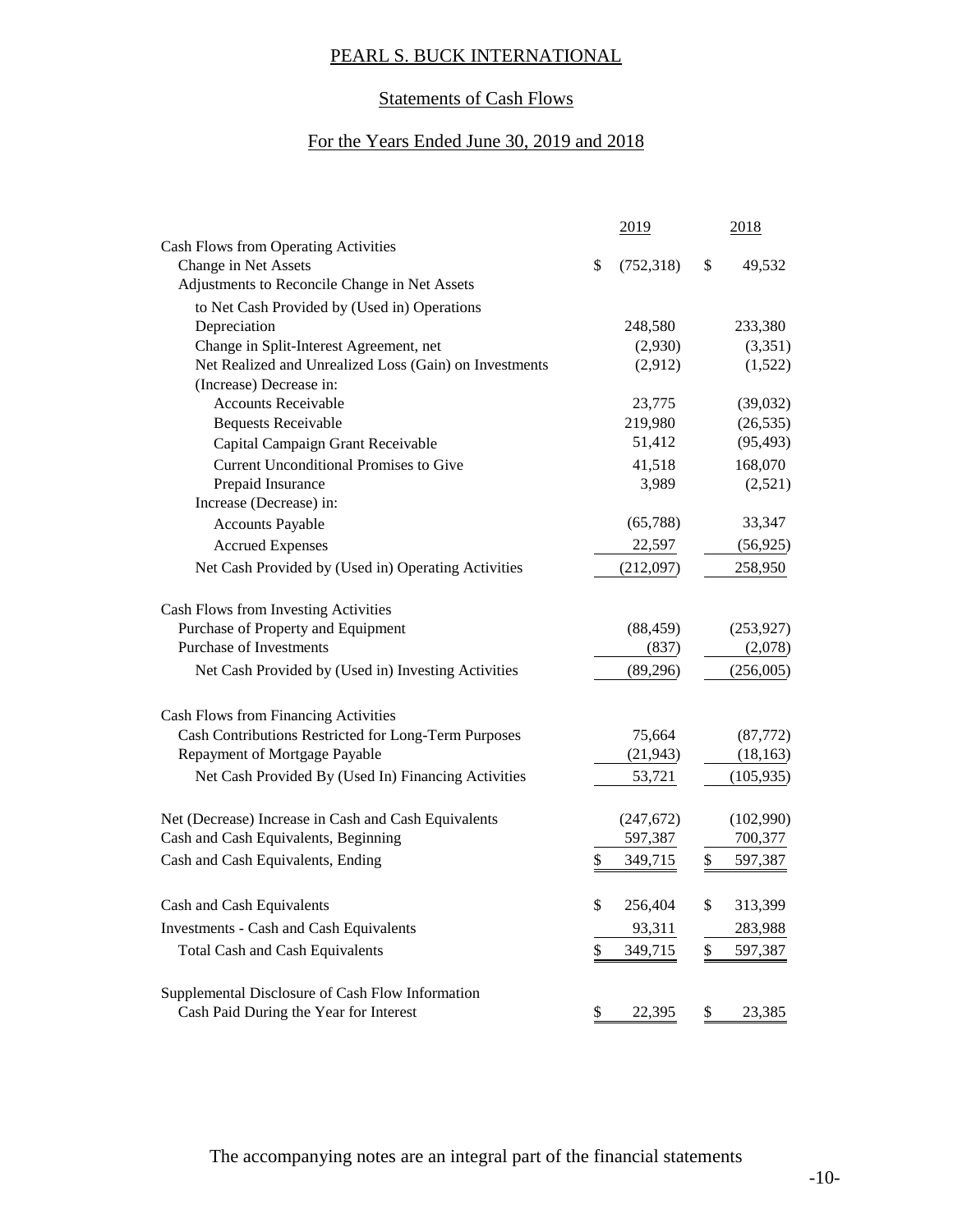## Notes to Financial Statements

## June 30, 2019 and 2018

## **NOTE 1. Summary of Significant Accounting Policies**

*Nature of Operations*:Pearl S. Buck International (PSBI) provides opportunities to explore and appreciate other cultures, builds better lives for children around the globe and promotes the legacy of our founder by preserving and interpreting her National Historic Landmark Home. The functions of the Organization include:

- International Programs Serving children and families who would otherwise be denied basic nutrition, health care and education. (Formerly branded "Opportunity House").
- Cultural Programs Offering opportunities for international exchange, cultural awareness and diversity appreciation to equip people with the skills necessary to thrive in the  $21<sup>st</sup>$  Century.
- Pearl S. Buck House Inspiring people who visit the Pearl S. Buck House by her story, so that they embrace and engage in her continuing legacy.

*Cash and Cash Equivalents*: Cash and cash equivalents includes all cash balances and highly liquid investments purchased with an initial maturity of three months or less.

*Accounts Receivable and Allowance for Doubtful Accounts*:Receivables consist mainly of short-term fees from school districts and other organizations participating in the Cultural Programs. The Organization provides an allowance for bad debts using the allowance method, which is based on management judgment considering historical information. Accounts past due 90 days are individually analyzed for collectability. In addition, an allowance is provided for other accounts when a significant pattern of uncollectability has occurred. When all collection efforts have been exhausted, the accounts are written off. As of June 30, 2019 and 2018, an allowance was not warranted.

*Promises to Give*: Contributions are recognized when the donor makes a promise to give to the Organization that is, in substance, unconditional. Contributions that are restricted by the donor are reported as increases in net assets with donor restrictions if the restrictions expire in the fiscal year in which the contributions are recognized.

All other donor-restricted contributions are reported as increases in net assets with donor restrictions depending on the nature of the restrictions.

When a restriction expires, net assets with donor restrictions are reclassified to net assets without donor restrictions.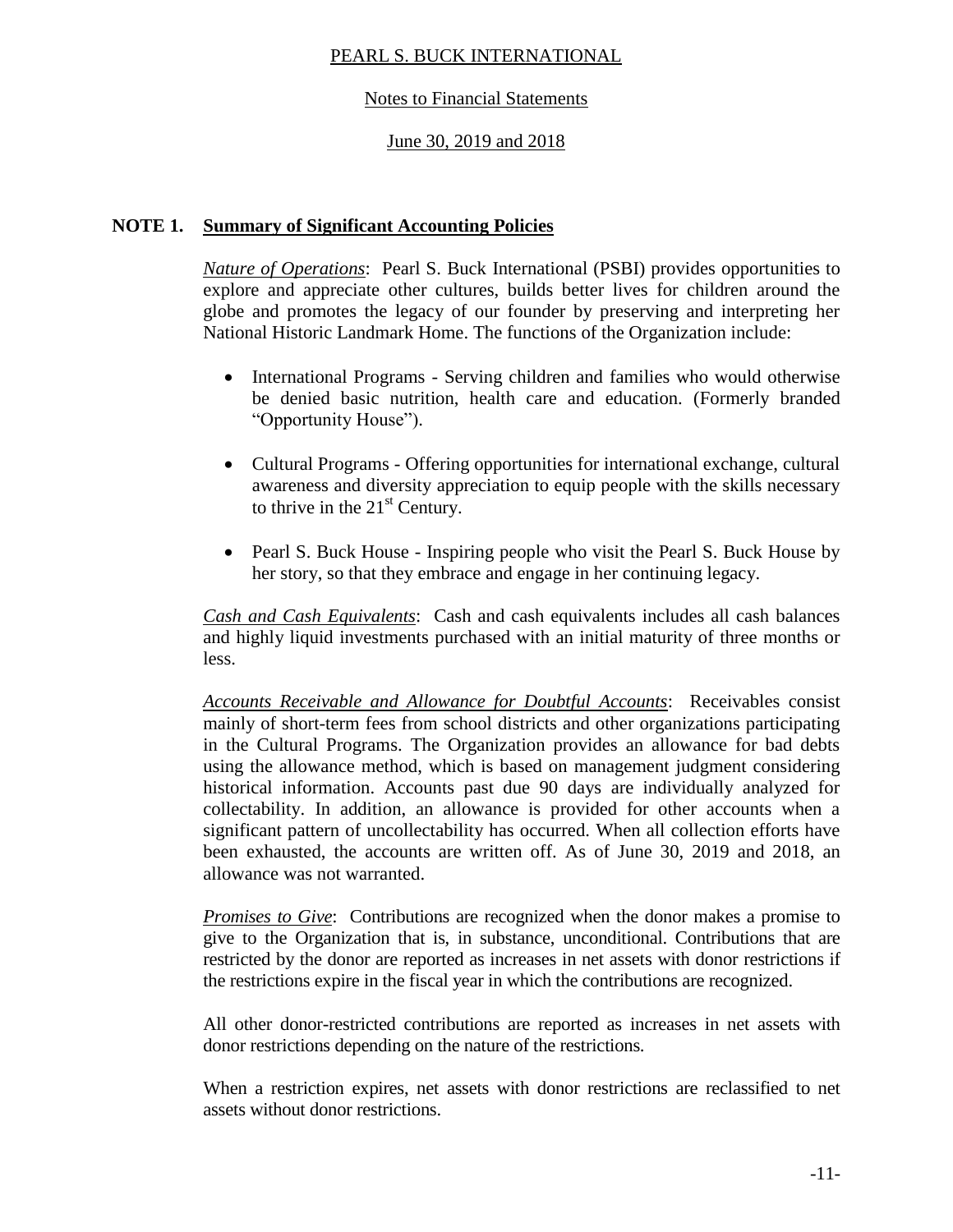## Notes to Financial Statements

## June 30, 2019 and 2018

## **NOTE 1. Summary of Significant Accounting Policies (Continued)**

We initially record unconditional promises to give and subsequently carried at fair value using present value techniques incorporating risk-adjusted discount rates designed to reflect the assumptions market participants would use in pricing the asset.

We record unconditional promises to give that are expected to be collected within one year at net realizable value. Unconditional promises to give expected to be collected in future years are initially recorded at fair value using present value techniques incorporating risk-adjusted discount rates designed to reflect the assumptions market participants would use in pricing the asset. In subsequent years, amortization of the discounts is included in contribution revenue in the statements of activities. We determine the allowance for uncollectable promises to give based on historical experience, an assessment of economic conditions, and a review of subsequent collections. Promises to give are written off when deemed uncollectable. There were no promises that were uncollectable at June 30, 2019 or June 30, 2018.

*Property and Equipment*: Property and equipment with a useful life in excess of one year and a unit cost in excess of \$2,500 are recorded at cost on the date of purchase or fair value at date of gift. Depreciation is computed on the straight-line method over each asset's estimated useful life. Maintenance and repairs are expensed as incurred and renewals and betterments are capitalized. Gains and losses arising from retirements or sales of assets are included in the statement of activities.

*Collections*: Collections consist of historical artifacts. Collections acquired either through purchases or donations are not capitalized. Purchases of collection items are recorded as decreases in unrestricted net assets if purchased with unrestricted assets and as decreases in temporarily restricted or permanently restricted net assets if purchased with donor-restricted assets. Contributions of collection items are not recognized in the statement of activities. Proceeds from deaccessions or insurance recoveries are reflected on the statement of activities based on the absence or existence and nature of donor-imposed restrictions.

Donations and acquisitions of collections are not required to be recognized since they are added to collections that are held for public exhibition and education in furtherance of public service rather than financial gain; are protected, kept unencumbered, cared for, and preserved, and are subject to a policy that requires that proceeds derived from the deaccessioning of any property be placed in a board designated fund to be used only for the acquisition or direct care of collections.

The Collections include the Pearl S. Buck House, a National Historic Landmark in Bucks County, PA as well as art, photography and/or artifacts that relate to the legacy of Pearl S. Buck. The Organization has developed a policy that ensures that Collections are maintained, displayed and preserved in accordance with professional museum standards.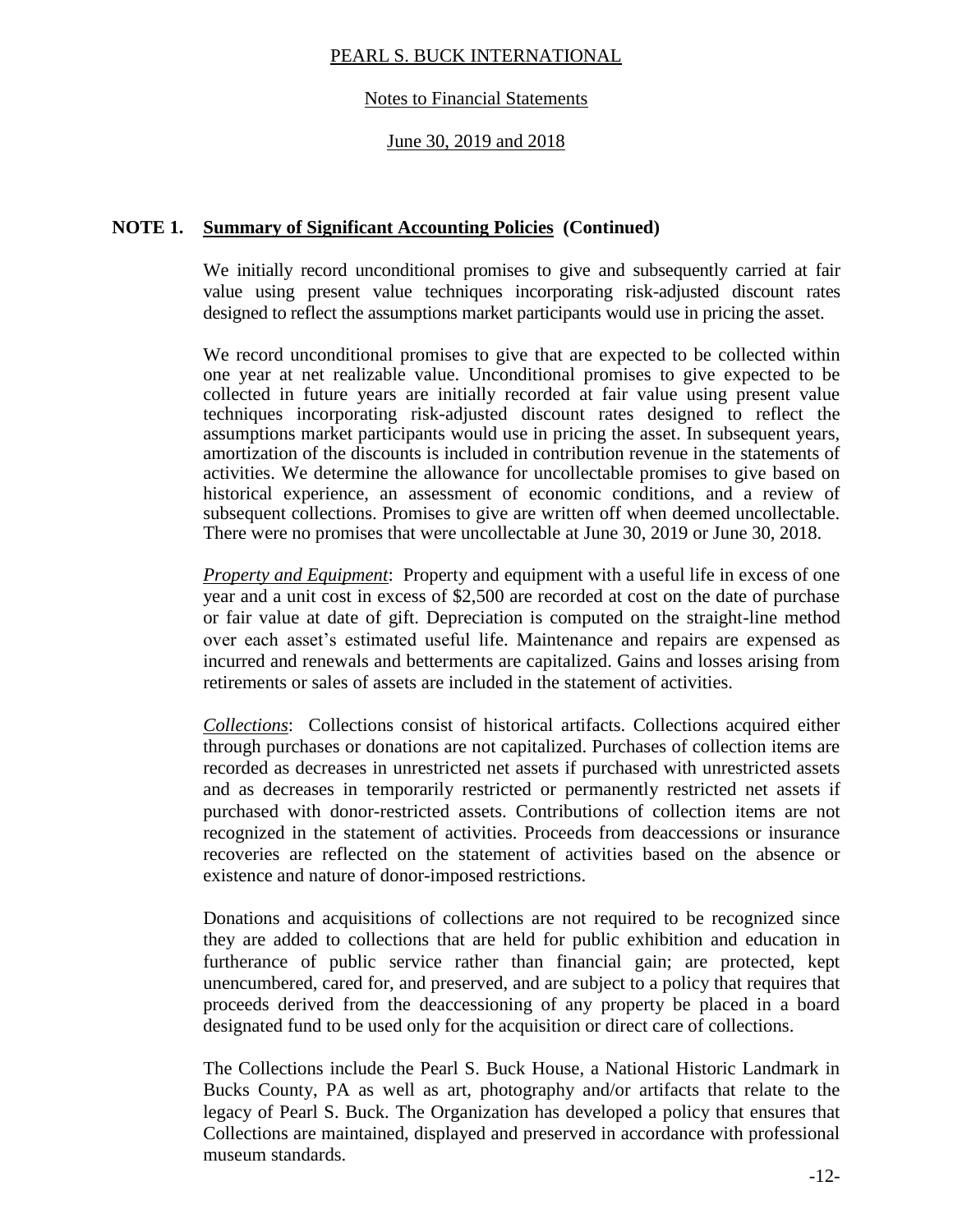## Notes to Financial Statements

## June 30, 2019 and 2018

## **NOTE 1. Summary of Significant Accounting Policies (Continued)**

*Assets Held and Liabilities Under Split-Interest Agreements*: In 1996, a donor established a charitable remainder unitrust naming PSBI as a 75% beneficiary and the trustee. Under the terms of the unitrust, PSBI shall pay to the donor during his lifetime and that of his spouse a 6% distribution each year without an income limitation. At the time of the donor's death and that of his spouse, the trust is to terminate and the remaining assets are to be distributed. PSBI has recorded the respective asset at its fair value at June 30, 2019 and 2018, and a related liability representing the present value of the estimated future payments. Changes in the value of the asset and liability assumptions or estimates are recognized as increases or decreases in the value of split-interest agreements in the accompanying statements of activities.

*Beneficial Interest in Assets Held by Community Foundation*: During 2009, we established an endowment fund that is perpetual in nature (the fund) under a community foundation. The endowment fund was created in memory of John Long. The fund is held and invested by the community foundation for our benefit and is reported at fair value in the statements of financial position, with distributions and changes in fair value recognized in the statements of activities.

*Investments*: We record investment purchases at cost, or if donated, at fair value on the date of donation. Thereafter, investments are reported at their fair values in the statements of financial position. Investment income (including realized and unrealized gains and losses, interest and dividends) is included in the statements of activities.

In general, investments are exposed to various risks, such as interest rate, credit and overall market volatility risk. Due to the level of risk associated with certain investments, it is reasonably possible that changes in the values of the investments will occur in the near term and that such changes could materially affect the investment balances and the amounts reposted in the statements of financial position.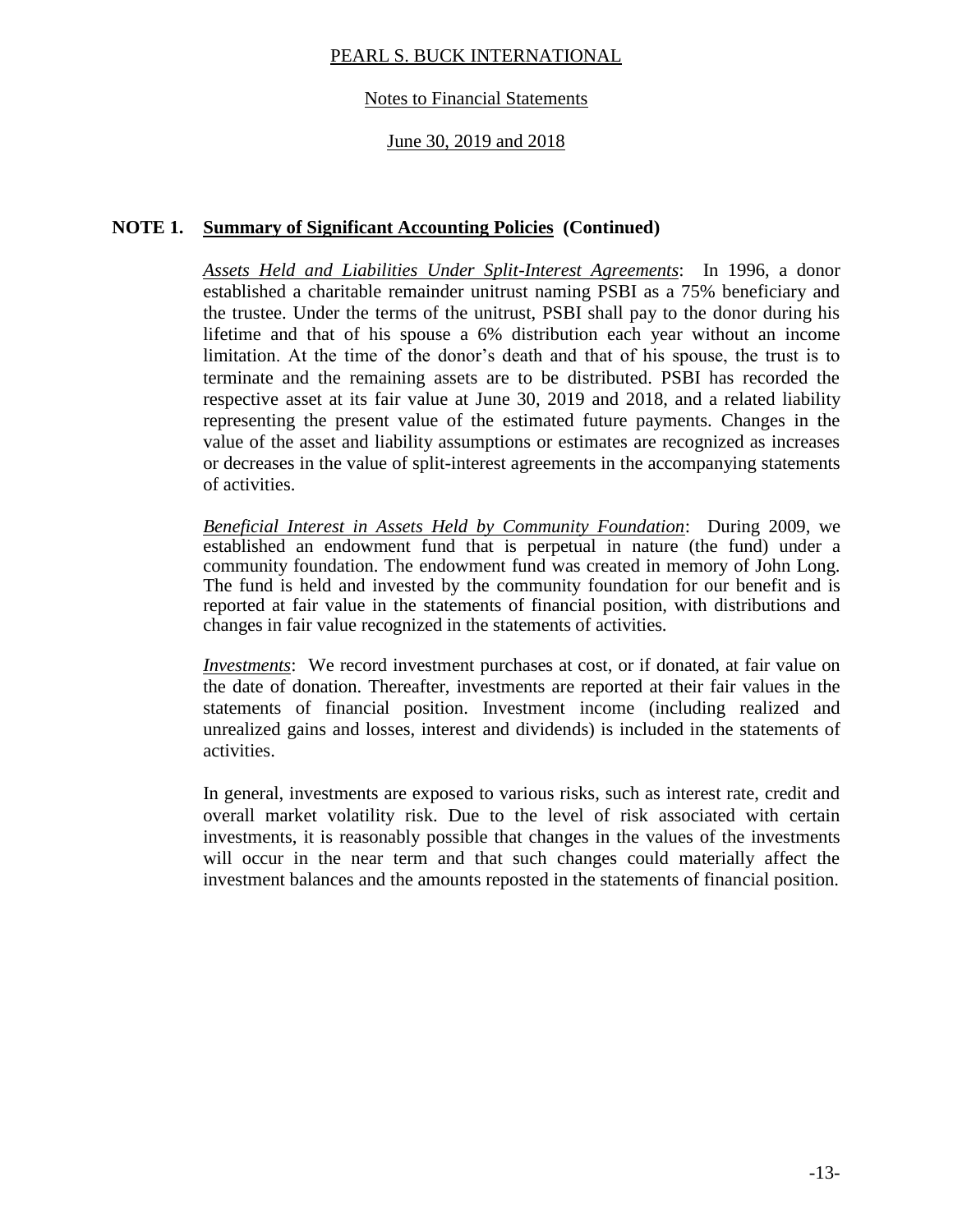## Notes to Financial Statements

## June 30, 2019 and 2018

## **NOTE 1. Summary of Significant Accounting Policies (Continued)**

*Net Assets*: Net assets, revenues, gains, and losses are classified based on the existence or absence of donor or grantor imposed restrictions. Accordingly, net assets and changes therein are classified and reported as follows:

- Net Assets Without Donor Restrictions Net assets available for use in general operations and not subject to donor (or certain grantor) restrictions. The governing board has designated, from net assets without donor restrictions a board-designated endowment.
- Net Assets With Donor Restrictions Net assets subject to donor (or certain grantor) imposed restrictions. Some donor-imposed restrictions are temporary in nature, such as those that will be met by the passage of time or other events specified by the donor. Other donor-imposed restrictions are perpetual in nature, where the donor stipulates that resources be maintained in perpetuity. Donor-imposed restrictions are released when a restriction expires, that is, when the stipulated time has elapsed, when the stipulated purpose for which the resource was restricted has been fulfilled, or both.

*Revenue and Revenue Recognition*: Revenue is recognized when earned. Program service fees received in advance are deferred to the applicable period in which the related services are performed or expenditures are incurred, respectively. Contributions are recognized when cash, securities or other assets, an unconditional promise to give, or notification of a beneficial interest is received. Conditional promises to give are not recognized until the conditions on which they depend have been substantially met.

*Donated Services*:Many individuals and corporations volunteer their time and services to perform a variety of tasks that assist PSBI with specific programs and committee assignments. An amount has not been recognized in the accompanying statements of activities for these efforts because they did not meet the requirements for recognition under generally accepted accounting standards. Contributed goods are recorded at fair value at the date of donation. We record donated professional services at the respective fair values of the services received. No significant contributions of such goods or services were received during the years ended June 30, 2019 and 2018, respectively.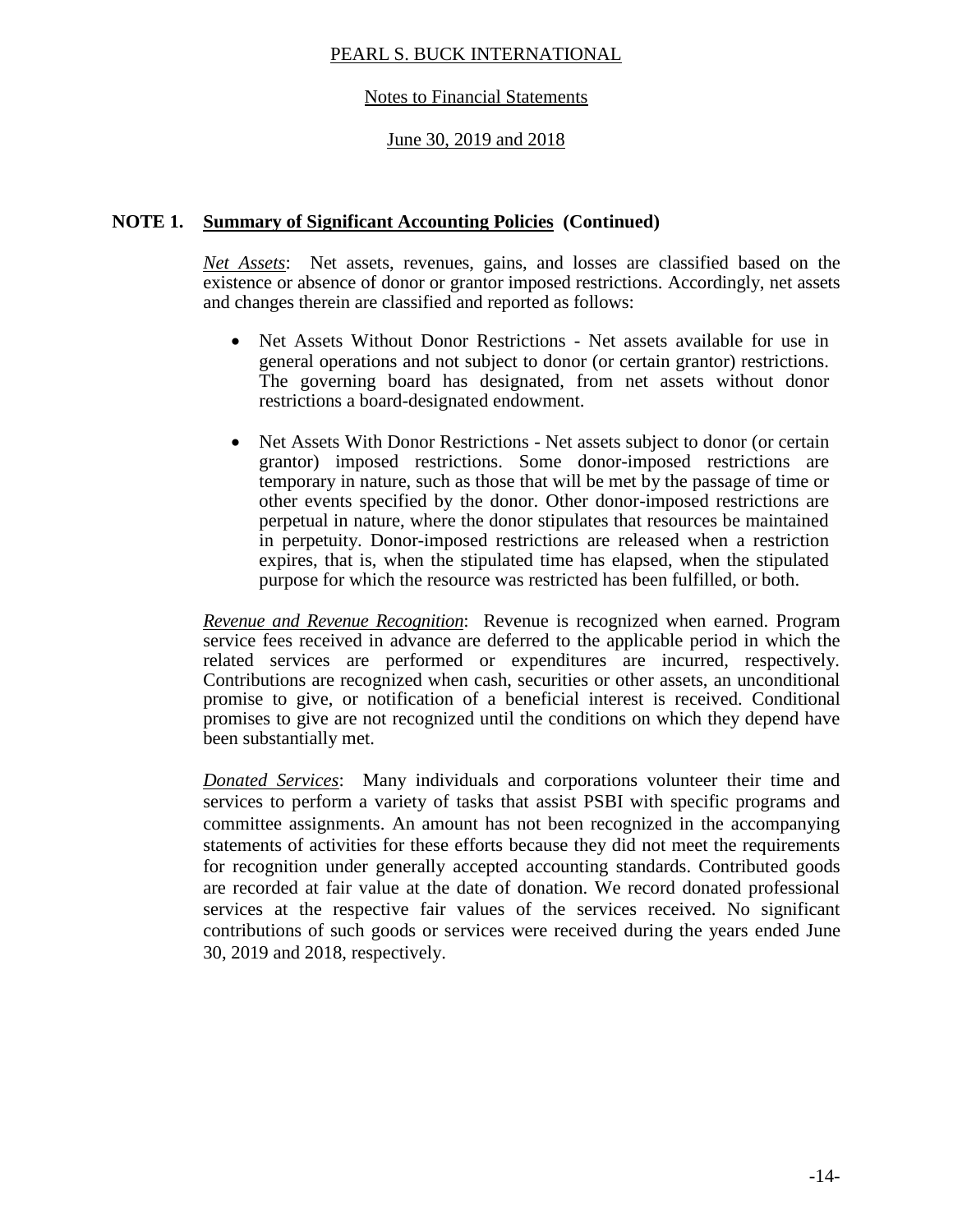## Notes to Financial Statements

## June 30, 2019 and 2018

## **NOTE 1. Summary of Significant Accounting Policies (Continued)**

*Foreign Currency:* Assets and liabilities of foreign operations are translated into U.S. dollars using year-end rates, and income and expenses are translated using average exchange rates during the year. PSBI has certain foreign assets, including property and equipment and cash on hand, and liabilities. The value of these foreign assets and liabilities and the related revenue and expense will fluctuate with changes in the exchange rates. For the years ended June 30, 2019 and 2018, there was a gain of \$1,992 and \$1,160, respectively, on foreign currency translations and exchanges.

*Advertising Costs*: Advertising costs are expensed as incurred.

*Functional Allocation of Expenses*:The costs of program and supporting services activities have been summarized on a functional basis in the statements of activities. The statements of functional expenses present the natural classification detail of expenses by function. Accordingly, certain costs have been allocated among the programs and supporting services benefited. The expenses that are allocated include, occupancy, depreciation, salaries, benefits, payroll taxes, professional services, office expenses, information technology, interest, insurance, and other, which are allocated based on estimates of time and effort spent by each employee allocated to the program or supporting function. The percentage of total salaries of the program or supporting function is used to allocate expenses.

*Income Taxes*: PSBI is tax exempt under Section 501(c)(3) of the Internal Revenue Code for Federal and similar codes for State income tax purposes. No current tax obligation exists on the Federal or State level. Additionally, the PSBI has been classified as an organization that is not a private foundation under Section 509(a)(2).

PSBI is annually required to file a Return of Organization Exempt from Income Tax (Form 990) with the IRS. In addition, the Organization is subject to income tax on net income that is derived from business activities that are unrelated to their exempt purposes. We have determined that the Organization is not subject to unrelated business income tax and have not filed an Exempt Organization Business Income Tax Return (Form 990-T) with the IRS. The Organization's informational tax returns are subject to review and examination by federal, state and local authorities. The Organization is not aware of any activities that would jeopardize its tax-exempt status.

*Use of Estimates*:The preparation of financial statements in conformity with accounting principles generally accepted in the United States of America requires management to make estimates and assumptions that affect the reported amounts of assets and liabilities and disclosures of contingent assets and liabilities at the date of the financial statements and the reported amounts of revenue and expense during the reporting period. Accordingly, actual results could differ from those estimates.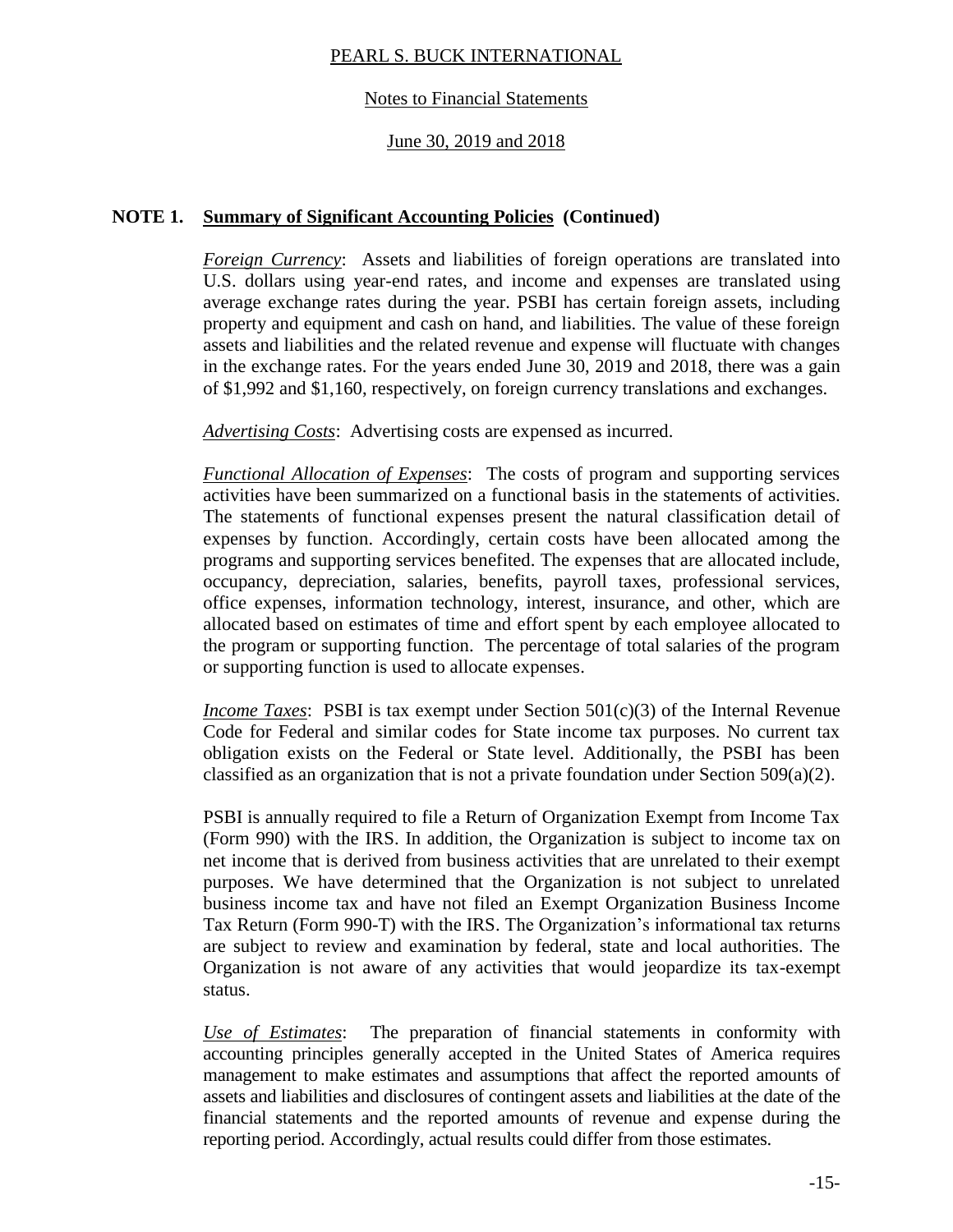## Notes to Financial Statements

## June 30, 2019 and 2018

## **NOTE 1. Summary of Significant Accounting Policies (Continued)**

*Reclassification*:Certain reclassifications of amounts previously reported have been made to the accompanying consolidated financial statements to maintain consistency between periods presented. The reclassifications had no impact on previously reported net assets.

*Subsequent Events*: The Organization has evaluated events and transactions for potential recognition or disclosure in the financial statements through the date of this report, which is the date the financial statements were available for release. No subsequent events have been recognized or disclosed.

## **NOTE 2. Liquidity and Availability**

Financial assets available for general expenditure, that is, without donor or other restrictions limiting their use, within one year of the balance sheet date, comprise the following:

|                           |   | 2019    |
|---------------------------|---|---------|
| Cash and cash equivalents | S | 163.235 |
| Accounts receivable       |   | 88.141  |
| Operating investments     |   | 29.030  |
| Promises to give          |   | 137,541 |
|                           |   | 417,947 |

Our endowment funds consist of donor-restricted endowments and funds designated by the board as endowments. Income from donor-restricted endowments is restricted for specific purposes, with the exception of the amounts available for general use. Donor-restricted endowment funds are not available for general expenditure.

The interest earned on our board designated endowment of \$79,673 is subject to the interest being available for general use upon approval of the board. Although, we do not intend to spend from this board-designated endowment, these amounts could be made available for general expenditure at the discretion of the board, if necessary.

As part of our liquidity management plan, we invest cash in excess of daily requirements in short-term investments and money market funds.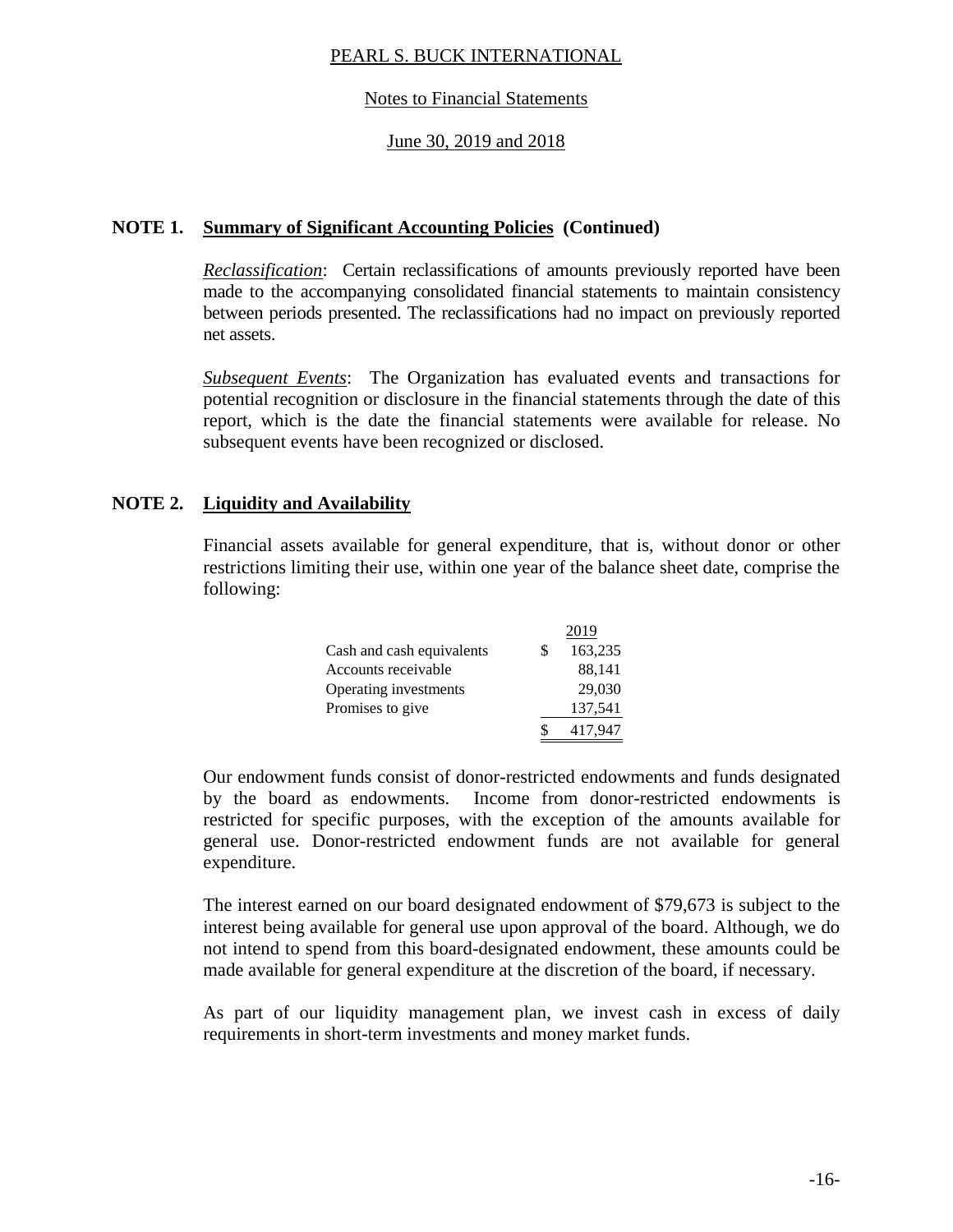#### Notes to Financial Statements

## June 30, 2019 and 2018

## **NOTE 3. Fair Value of Financial Instruments**

The Organization reports certain assets and liabilities at fair value in the financial statements. Fair value is the price that would be received to sell an asset or paid to transfer a liability in an orderly transaction in the principal, or most advantageous, market at the measurement date under current market conditions regardless of whether that price is directly observable or estimated using another valuation technique. Inputs used to determine fair value refer broadly to the assumptions that market participants would use in pricing the asset or liability, including assumptions about risk. Inputs may be observable or unobservable. Observable inputs are inputs that reflect the assumptions market participants would use in pricing the asset or liability based on market data obtained from sources independent of the reporting entity. Unobservable inputs are inputs that reflect the reporting entity's own assumptions about the assumptions market participants would use in pricing the asset or liability based on the best information available. A three-tier hierarchy categorizes the inputs as follows:

Level 1 - Inputs that utilized quoted prices (unadjusted) in active markets for identical assets or liabilities that the Organization has the ability to access.

Level 2 - Inputs that include quoted prices for similar assets and liabilities in active markets and inputs that are observable for the asset or liability, either directly or indirectly, for substantially the full term of the financial instrument. Fair values for these instruments are estimated using pricing models, quoted pricing models, quoted prices of securities with similar characteristics, or discounted cash flows.

Level 3 - Inputs that are unobservable inputs for the asset or liability, which are typically based on an entity's own assumptions, as there is little, if any, related market activity.

In instances where the determination of the fair value measurement is based on inputs from different levels of the fair value hierarchy, the level in the fair value hierarchy within which the entire fair value measurement falls is based on the lowest level input that is significant to the fair value measurement in its entirety.

Unconditional promises that are expected to be collected in more than one year reported a fair value initially, and in subsequent periods. Management believes that the use of the fair value reduces the cost of measuring unconditional promises to give in periods subsequent to their receipt and provides equal or better information to users of its financial statement that if those promises were measured using present value techniques and historical discount rates. When estimating fair value, management considers the relationship with the donor, the donor's past history of making timely payments and the donor's overall creditworthiness are considered.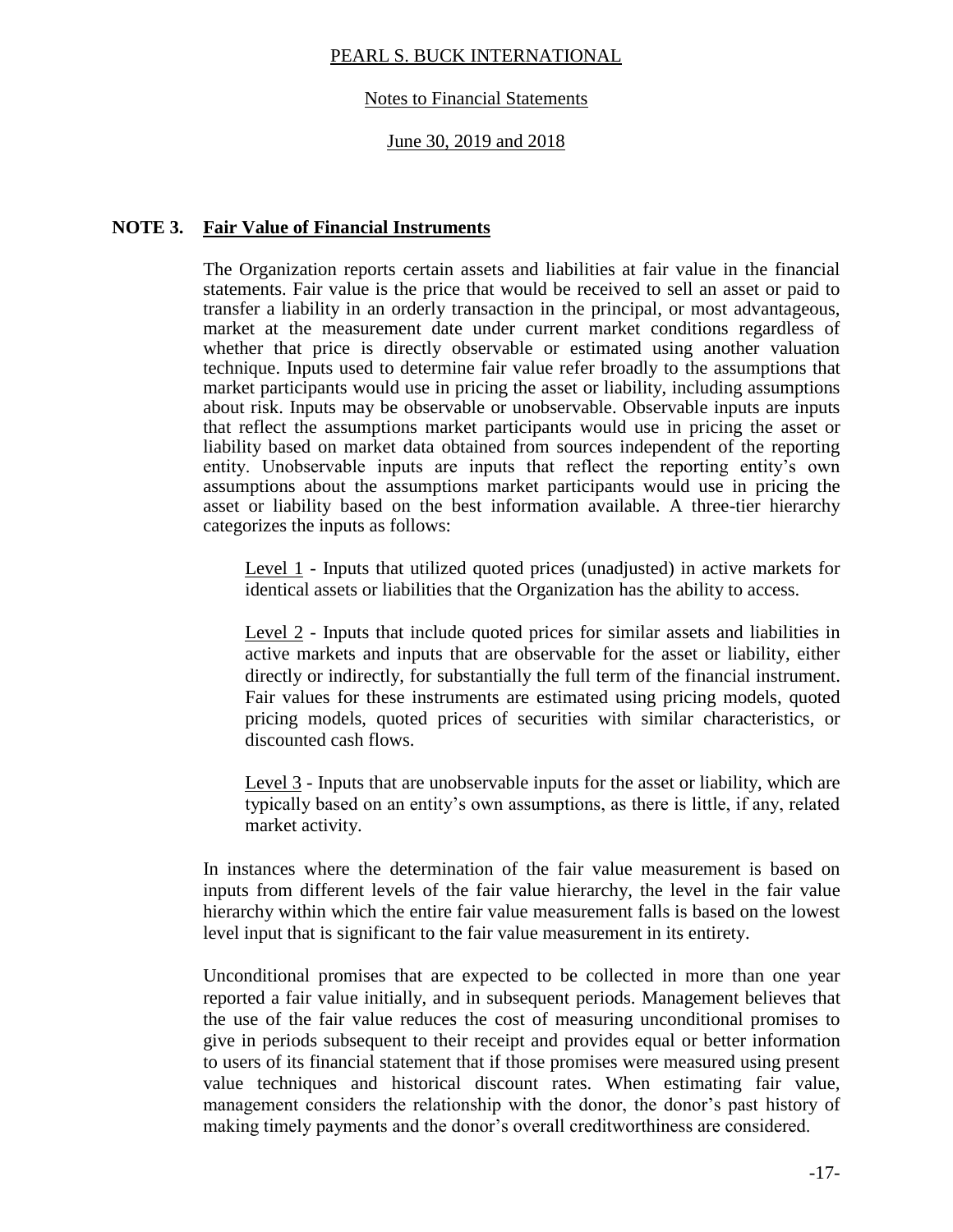#### Notes to Financial Statements

## June 30, 2019 and 2018

## **NOTE 3. Fair Value of Financial Instruments (Continued)**

The following table represents the Organization's fair value hierarchy for those investments, excluding money market funds, measured at fair value on a recurring basis as of June 30, 2019 and 2018:

|                                             | Level 1      |               | Level 2 | Level 3 |    | Total   |
|---------------------------------------------|--------------|---------------|---------|---------|----|---------|
| Assets                                      |              |               |         |         |    |         |
| Operating investments                       |              |               |         |         |    |         |
| Short-term bond mutual fund                 | \$<br>29,030 | <sup>\$</sup> |         | \$      | \$ | 29,030  |
| Assets held under split-interest agreements |              |               |         |         |    |         |
| Equity mutual funds                         |              |               | 135,513 |         |    | 135,513 |
| Alternative mutual funds                    |              |               |         |         |    |         |
| Endowment investments                       |              |               |         |         |    |         |
| Assets held by community foundation         |              |               |         | 79,673  |    | 79,673  |
| Fixed income mutual funds                   | 6,171        |               |         |         |    | 6,171   |
| Promises to give                            |              |               |         | 480,502 |    | 480,502 |
|                                             | 35,201       |               | 135,513 | 560,175 | S  | 730,889 |

#### **For the year ended June 30, 2019**

#### **For the year ended June 30, 2018**

|                                             | Level 1         | Level 2 | Level 3 |    | Total     |
|---------------------------------------------|-----------------|---------|---------|----|-----------|
| Assets                                      |                 |         |         |    |           |
| Operating investments                       |                 |         |         |    |           |
| Short-term bond mutual fund                 | \$<br>28,456 \$ |         | \$      | \$ | 28,456    |
| Assets held under split-interest agreements |                 |         |         |    |           |
| Equity mutual funds                         |                 | 128,842 |         |    | 128,842   |
| Alternative mutual funds                    |                 | 6,621   |         |    | 6,621     |
| Endowment investments                       |                 |         |         |    |           |
| Assets held by community foundation         |                 |         | 76,500  |    | 76,500    |
| Fixed income mutual funds                   | 6.171           |         |         |    | 6,171     |
| Promises to give                            |                 |         | 869,076 |    | 869,076   |
|                                             | \$<br>34,627    | 135,463 | 945,576 | S. | 1,115,666 |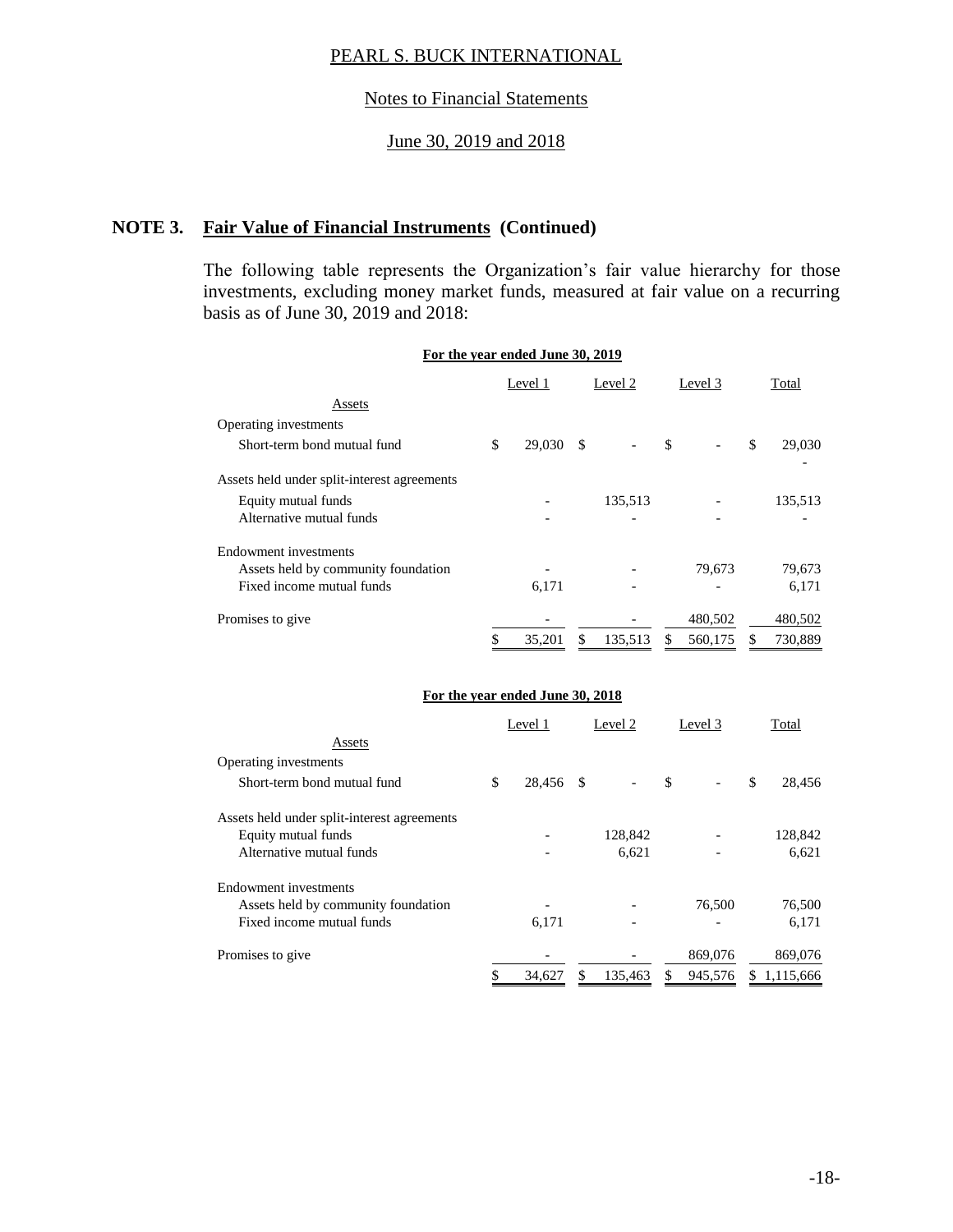## Notes to Financial Statements

## June 30, 2019 and 2018

## **NOTE 3. Fair Value of Financial Instruments (Continued)**

The following is a reconciliation of the beginning and ending balance of assets measured at fair value on a recurring basis using significant unobservable inputs (Level 3) for the years ended June 30, 2019 and 2018:

| Fair Value Measurements at Report Date Using<br>Significant Unobservable Inputs (Level 3)<br><b>Beneficial Interests</b> |                                               |
|--------------------------------------------------------------------------------------------------------------------------|-----------------------------------------------|
| Year Ended June 30, 2019                                                                                                 | Assets held by<br><b>Community Foundation</b> |
| Balance at June 30, 2018<br>Investment return, net<br><b>Distributions</b>                                               | \$<br>76,500<br>7,672<br>(4,499)              |
| Balance at June 30, 2019                                                                                                 | \$<br>79,673                                  |
| Year Ended June 30, 2018                                                                                                 |                                               |
| Balance at June 30, 2017<br>Investment return, net<br><b>Distributions</b>                                               | \$<br>74,371<br>3,644<br>(1,515)              |
| Balance at June 30, 2018                                                                                                 | \$<br>76,500                                  |

The table below presents information about the changes in unconditional promises to give.

| Year Ended June 30, 2019 |    |             |
|--------------------------|----|-------------|
| Balance at June 30, 2018 | \$ | 869,076     |
| New promises             |    | 344.061     |
| Collections              |    | (732, 635)  |
| Balance at June 30, 2019 |    | 480,502     |
| Year Ended June 30, 2018 |    |             |
| Balance at June 30, 2017 | S  | 827,346     |
| New promises             |    | 2,490,512   |
| Collections              |    | (2,448,782) |
| Balance at June 30, 2018 |    | 869,076     |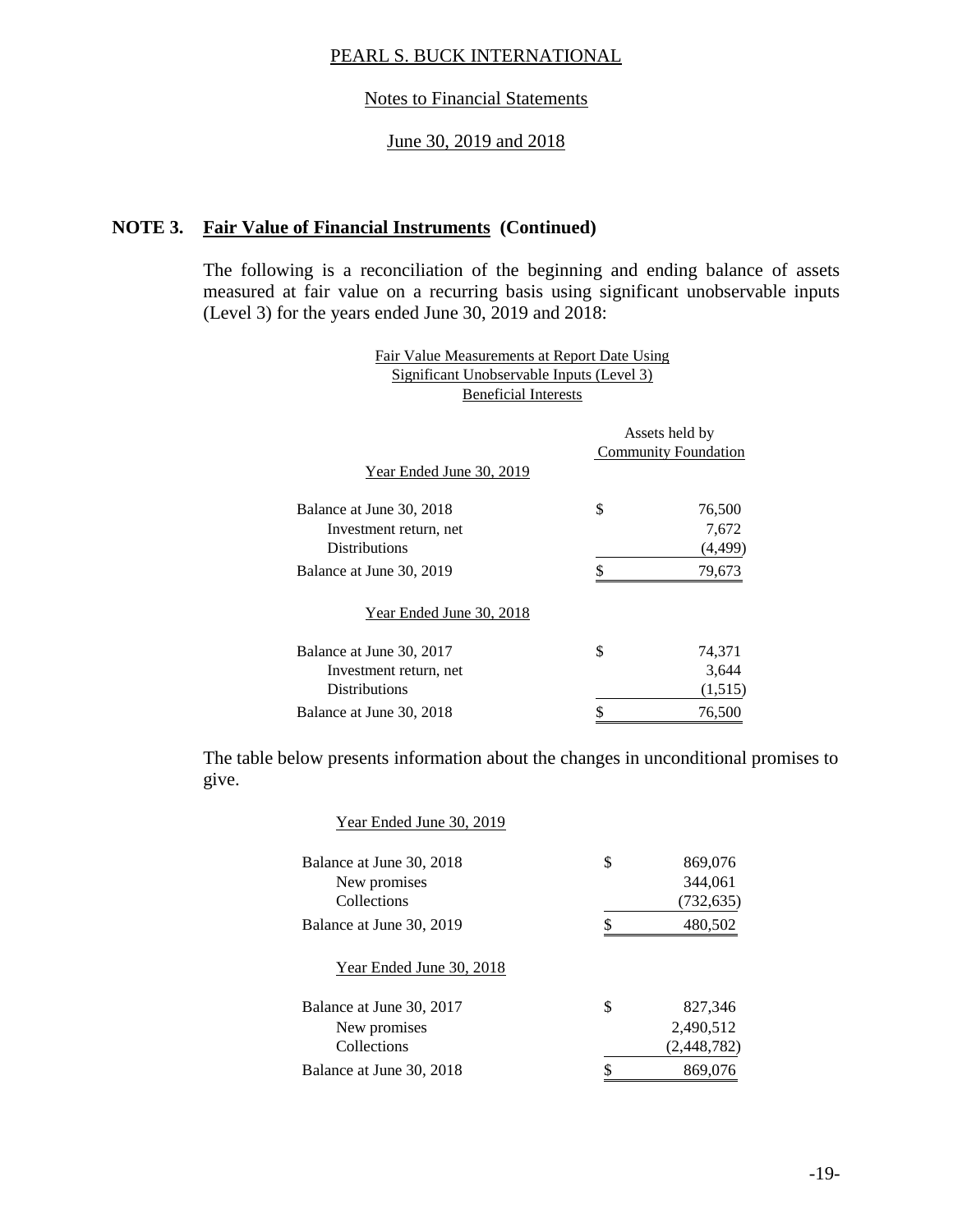#### Notes to Financial Statements

### June 30, 2019 and 2018

## **NOTE 4. Concentrations of Credit Risk**

Financial instruments that potentially expose PSBI to concentrations of credit risk consist primarily of cash and cash equivalents, promises to give, and investments. The balances in banks are insured by Federal Deposit Insurance Corporation up to FDIC \$250,000 deposit insurance amount. As of June 30, 2019 and 2018, the amount of uninsured cash balances was \$0 and \$34,165, respectively.

Concentrations of credit risk with respect to promises to give are limited to due the large number of contributors comprising the Organization's contributor base.

Investments are diversified in a way that is consistent with the risk tolerance and investment objectives of PSBI's investment policies and guidelines. Management has placed these funds in high quality institutions in order to minimize the risk.

## **NOTE 5. Unconditional Promises**

PSBI has received various grants and pledges for the years ended June 30, 2019 and 2018. Grants and pledges receivable for the years ended June 30, 2019 and 2018 were as follows:

|                            |    | 2019    |   | 2018    |
|----------------------------|----|---------|---|---------|
| Living the Legacy          | \$ | 287,487 | S | 335,066 |
| Conference Center Campaign |    | 113,068 |   | 193,845 |
| <b>Cultural Programs</b>   |    | 16,500  |   | 61,000  |
| <b>Bequests</b>            |    | 59,185  |   | 279,165 |
| Other                      |    | 4,262   |   |         |
| Total                      | S  | 480,502 |   | 869,076 |

Unconditional promises to give as of June 30, 2019 and 2018 were as follows:

| 2019    | 2018               |
|---------|--------------------|
|         |                    |
| 237,700 | 313,364            |
| 480,502 | 869,076            |
| 480.502 | 869,076            |
|         | 242,802 \$ 555,712 |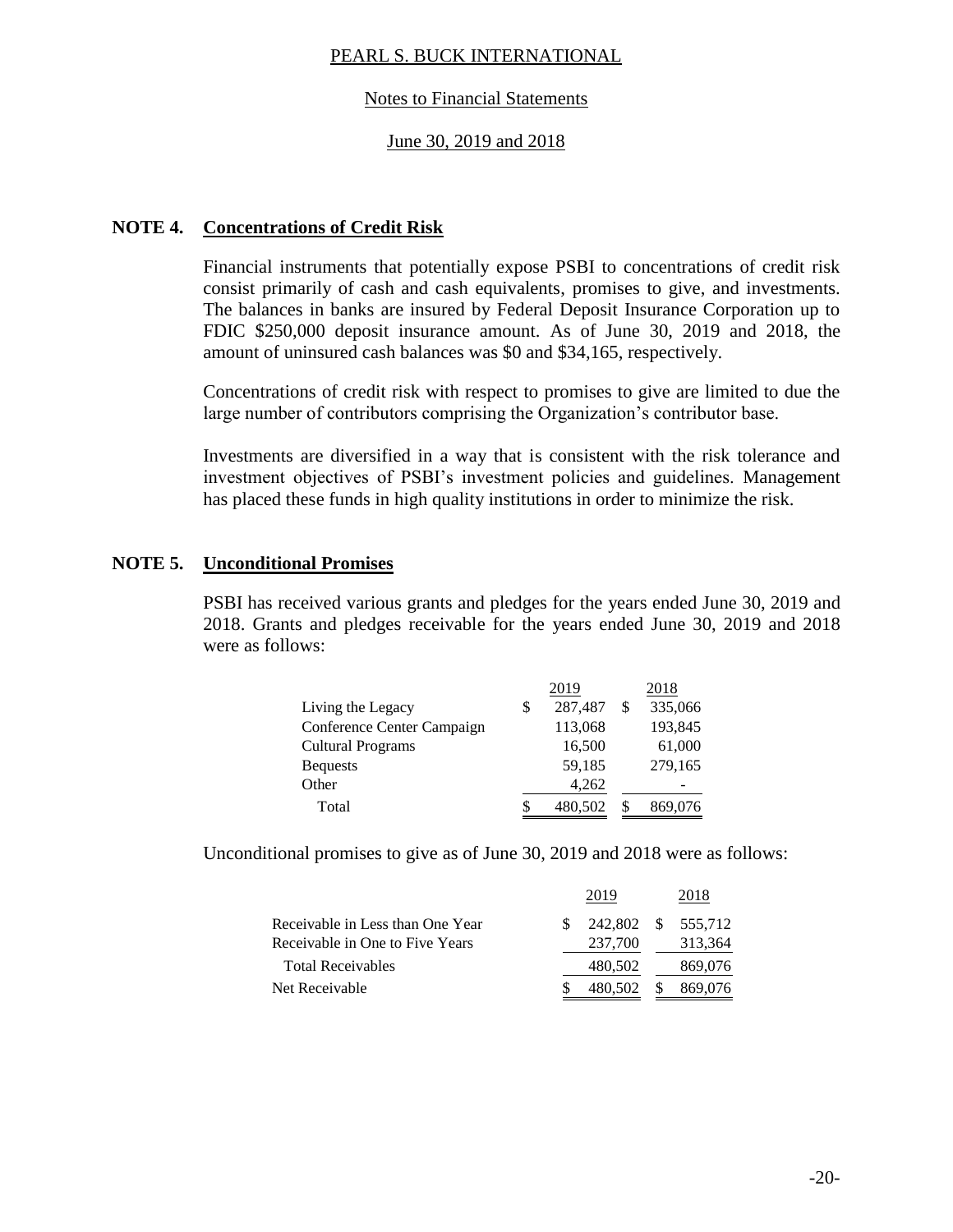## Notes to Financial Statements

## June 30, 2019 and 2018

## **NOTE 6. Property and Equipment**

Property and equipment comprise the following at June 30:

|                                     |   |             |   |             | <b>Estimated Useful</b> |
|-------------------------------------|---|-------------|---|-------------|-------------------------|
|                                     |   | 2019        |   | 2018        | Lives (Years)           |
| Land and Improvements               | S | 168,410     | S | 168,410     |                         |
| <b>Construction in Progress</b>     |   | 59,409      |   | 42,814      |                         |
| Building and Improvements           |   | 5,453,390   |   | 5,387,300   | $10 - 25$               |
| Furniture, Fixture and Equipment    |   | 326,321     |   | 326,321     | $5 - 10$                |
| Computer Equipment                  |   | 58,616      |   | 55,341      | 5                       |
| Vehicles                            |   | 29,351      |   | 26,851      | 5                       |
| Total                               |   | 6,095,497   |   | 6,007,037   |                         |
| Less: Accumulated Depreciation      |   | (4,036,182) |   | (3,787,602) |                         |
| <b>Total Property and Equipment</b> |   | 2.059.315   |   | 2,219,435   |                         |

Depreciation expense for the years ended June 30, 2019 and 2018 was \$248,580 and \$233,380, respectively.

## **NOTE 7. Scholarship Programs**

PSBI has the following scholarship programs for which the net assets are classified Net Assets With Donor Restrictions.

*Mabel Lew Scholarship:* In 1997, the Mabel Lew Trust agreed to donate \$100,000 to establish a scholarship program in the name of Mabel Lew. The annual scholarship was to be given to qualified candidates in the amount of \$5,000 from the income, or principle if necessary. Recipients were to be Asian and, in the case of candidates with equal qualification, priority was to be given to females. For the year ended June 30, 2018 a \$5,000 scholarship was awarded. The scholarship awarded for the year ended June 30, 2018 was the final distribution for this program.

## **NOTE 8. Compensated Absences**

Obligations relating to compensating employees for vacation days earned have been recorded as a liability. Accrued vacation pay for the years ended June 30, 2019 and 2018 was \$48,111 and \$55,460, respectively.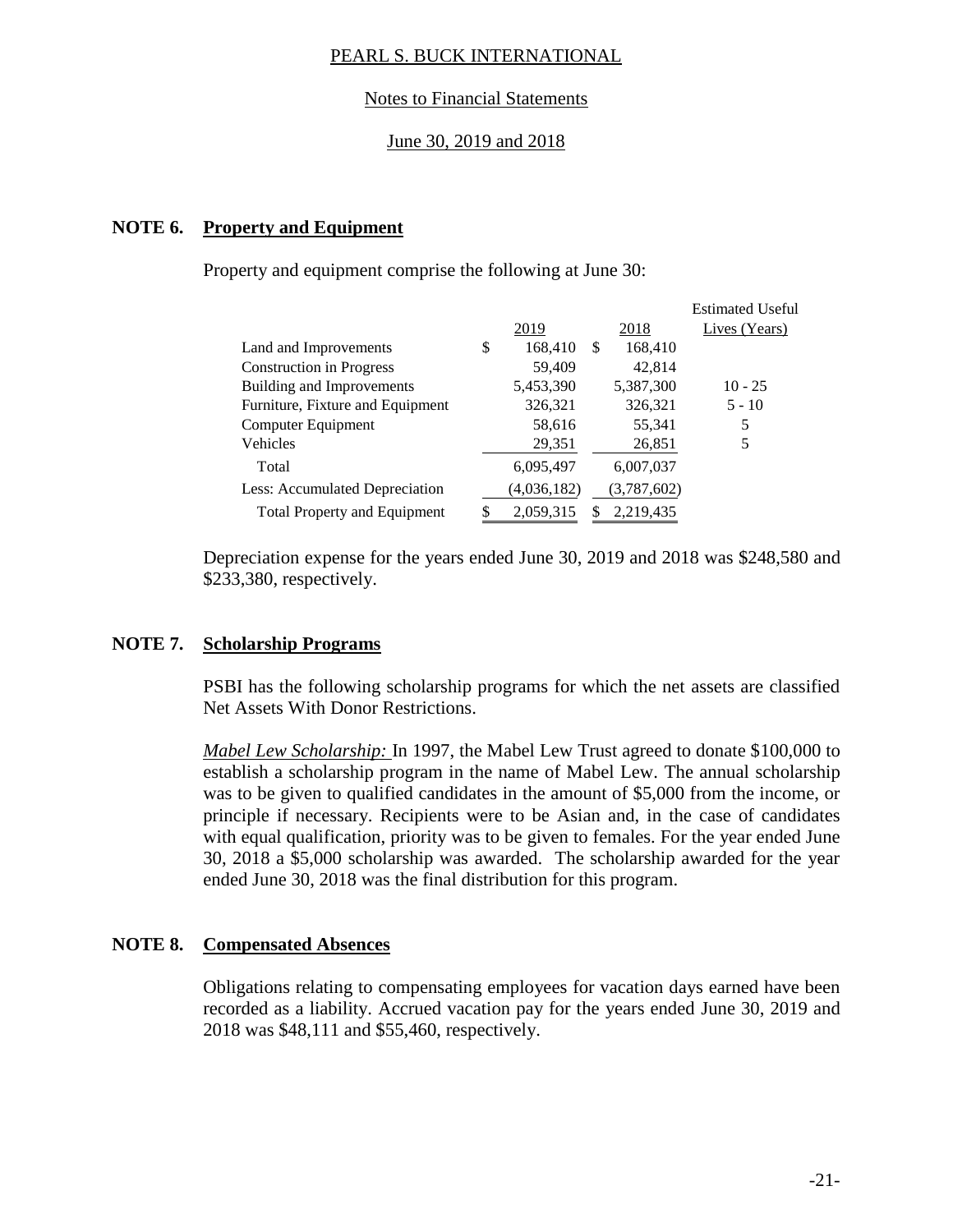#### Notes to Financial Statements

## June 30, 2019 and 2018

## **NOTE 9. Line of Credit and Mortgage Payable**

PSBI has a \$300,000 secured line of credit with a commercial bank that bears interest at 5.5%. The agreement which is set to renew annually will expire 07/15/19. There was no outstanding balance at June 30, 2019 or June 30, 2018. Substantially all of the assets of PSBI collateralize this line of credit.

On February 1, 2014, PSBI converted its second line of credit to a 20-year mortgage loan, with an interest rate of 4.25%. The monthly payments are \$3,462 through 12/31/2018. In accordance with the loan agreement, an interest rate change occurred, increasing the interest rate to 6.5% on January 31, 2019. The new monthly payments are \$4,022. The interest expense for the years ended June 30, 2019 and 2018 was \$22,395 and \$26,200, respectively.

Estimated future maturities on the mortgage payable as of June 30, 2019 were as follows:

| Years Ending June 30, |              |
|-----------------------|--------------|
| 2020                  | \$<br>18,998 |
| 2021                  | 20,369       |
| 2022                  | 21,753       |
| 2023                  | 23,231       |
| 2024                  | 24,744       |
| Thereafter            | 342,242      |
| Total                 | 451,337      |
|                       |              |

#### **NOTE 10. Pearl S. Buck - Volunteer Association**

In May 1979, a volunteer association was formed by individuals who desired to promote the welfare of PSBI. The Volunteer Association is an entity separate and apart from PSBI. Pursuant to the governing documents of the Volunteer Association, the assets, liabilities and fund transactions of the Volunteer Association are not under the direction or control of PSBI. These accounts and transactions, therefore, are not presented in the accompanying financial statements of PSBI.

#### **NOTE 11. Pension Plan**

PSBI participates in a defined contribution plan for the benefit of its employees. The plan is available to all eligible employees, as defined by the plan. PSBI matches 30% of participant's contributions, up to the IRS limits. This match is mandatory per the plan. Contributions by PSBI under the plan for the years ended June 30, 2019 and 2018 amounted to \$12,625 and \$14,028, respectively.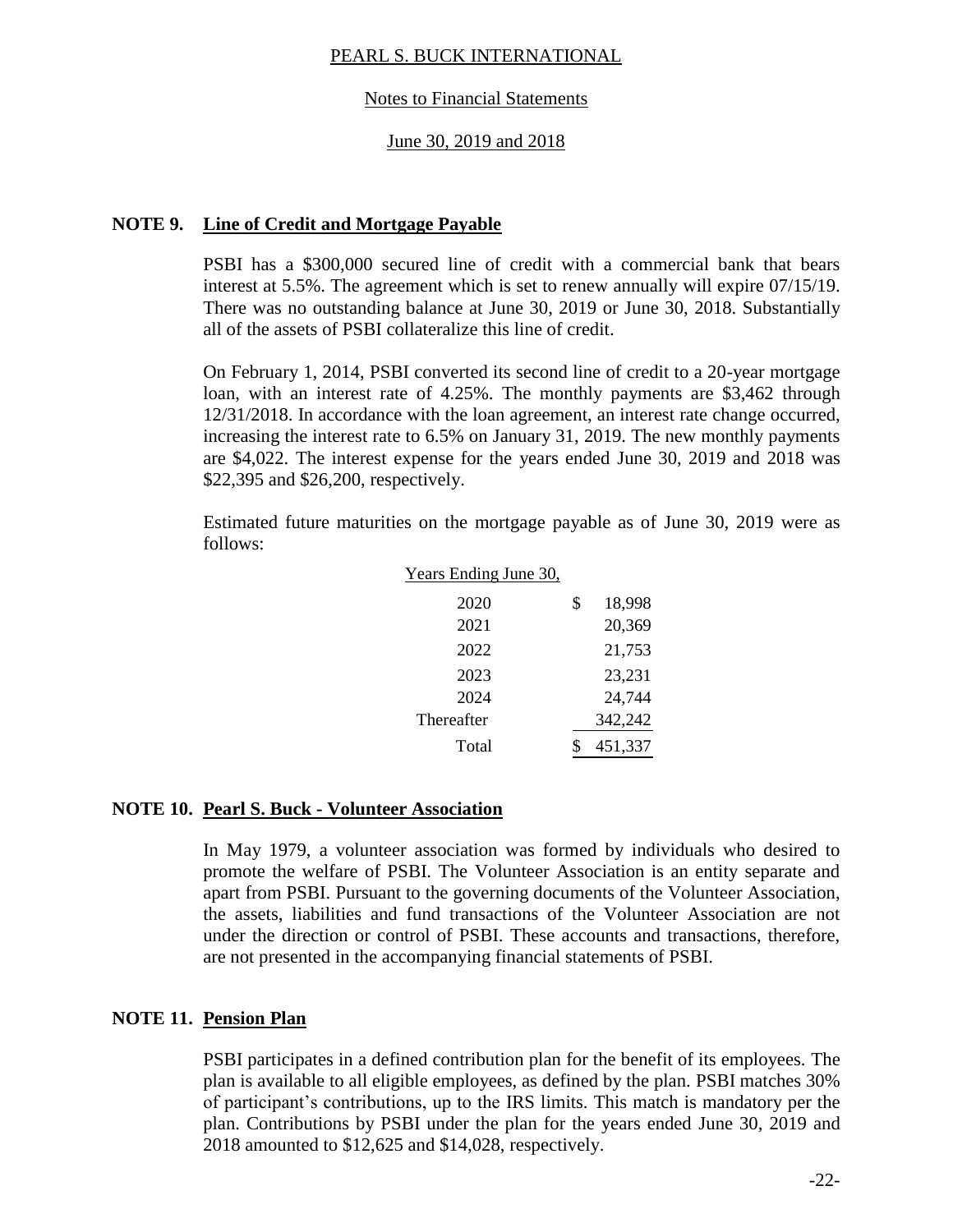#### Notes to Financial Statements

### June 30, 2019 and 2018

#### **NOTE 12. Related Party Transactions**

PSBI maintains a line of credit and cash accounts with a commercial bank whose Chief Executive Officer is also a board member. There was no outstanding balance on the line of credit as of June 30, 2019 or June 30, 2018. The cash balances in these accounts were \$35,918 and \$\$47,881 as of June 30, 2019 and June 30, 2018, respectively.

### **NOTE 13. Operating Leases**

PSBI has several operating leases for office equipment that expire at various dates through June 2018. Total expense for the years ended June 30, 2019 and 2018 was \$21,077 and \$19,208, respectively. The leases were extended with expiration dates in 2023. Future minimum lease payments are as follows:

| Year Ended June 30, |   |        |
|---------------------|---|--------|
| 2020                | S | 18,000 |
| 2021                |   | 18,000 |
| 2022                |   | 17,430 |
| 2023                |   | 5,544  |
|                     |   | 58,974 |

#### **NOTE 14. Net Assets with Donor Restrictions**

Net assets with donor restrictions were restricted for the following purposes or periods.

|                                                           | 2019         | 2018               |
|-----------------------------------------------------------|--------------|--------------------|
| Subject to expenditure for specified purpose:             |              |                    |
| <b>Education Program</b>                                  | \$<br>21,422 | 21,422<br><b>S</b> |
| Pearl S. Buck House                                       | 421,381      | 439,264            |
|                                                           | 442,803      | 460,686            |
| Subject to the passage of time:                           |              |                    |
| Assets held under split-interest agreements               | 81,700       | 78,770             |
| Endowments:                                               |              |                    |
| Subject to appropriation and expenditure when a specified |              |                    |
| event occurs:                                             |              |                    |
| Restricted by donors for                                  |              |                    |
| General use                                               | 3.180        | 3.180              |
| Total                                                     | 527.683      | 542.636<br>S       |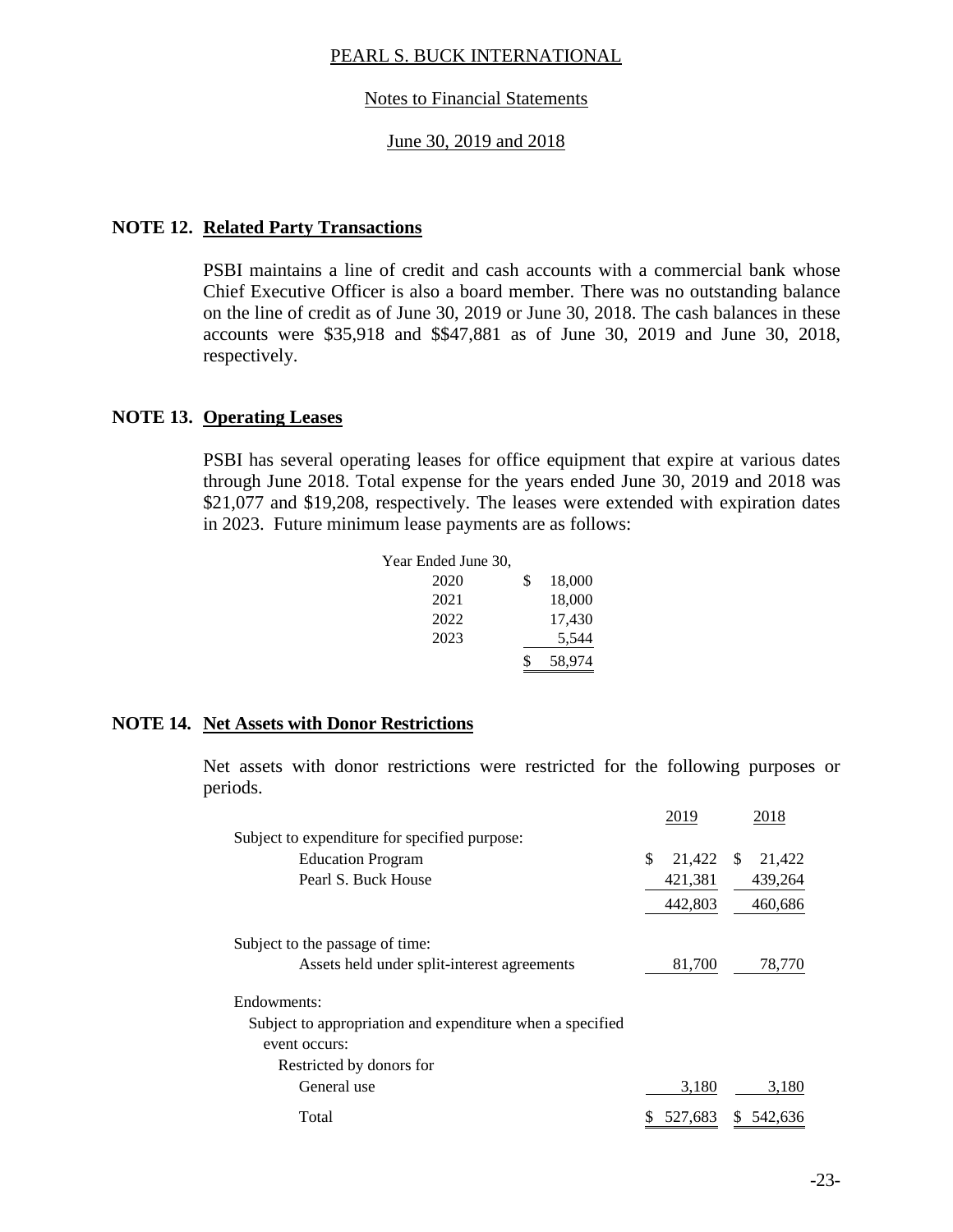#### Notes to Financial Statements

#### June 30, 2019 and 2018

#### **NOTE 14. Net Assets with Donor Restrictions (Continued)**

Net assets for the years ended June 30, 2019 and 2018 were released from donor restrictions by incurring expenses satisfying the restricted purposes as follows or by occurrence of passage of time or other events specified by the donors:

|                                    | 2019    | 2018        |
|------------------------------------|---------|-------------|
| Restricted - purpose spending rate |         |             |
| distributions and appropriations   |         |             |
| Scholarships                       | \$      | 5,000       |
| Marketing                          | 14,400  |             |
| <b>Building</b>                    | 166,906 | 1,461,218   |
|                                    | 181,306 | \$1,466,218 |

#### **NOTE 15. Special Events**

The Organization had special events for the years ended June 30:

#### For the year ended June 30, 2019

|            |   | Taste of  | Woman of     |          |  |                   |
|------------|---|-----------|--------------|----------|--|-------------------|
|            |   | the World |              | the Year |  | Total             |
| Revenue    | S | 50.749    | <sup>S</sup> |          |  | 51,676 \$ 102,425 |
| Expenses   |   | (8, 783)  |              | (16,631) |  | (25, 414)         |
| <b>Net</b> |   | 41,966    |              | 35,045   |  | 77.011            |

For the year ended June 30, 2018

|                 |           | Woman of<br>Taste of |    |          |  |           |
|-----------------|-----------|----------------------|----|----------|--|-----------|
|                 | the World |                      |    | the Year |  | Total     |
| Revenue         | S         | 53.391               | S. | 42.548   |  | 95.939    |
| <b>Expenses</b> |           | (11,604)             |    | (14,929) |  | (26, 533) |
| <b>Net</b>      |           | 41,787               |    | 27,619   |  | 69,406    |

## **NOTE 16. Endowment Funds**

The Organization's endowments consist of individual funds established for a variety of purposes. The endowments consist of investments. As required by GAAP, net assets associated with endowment funds are classified and reported based on the existence or absence of donor-imposed restrictions.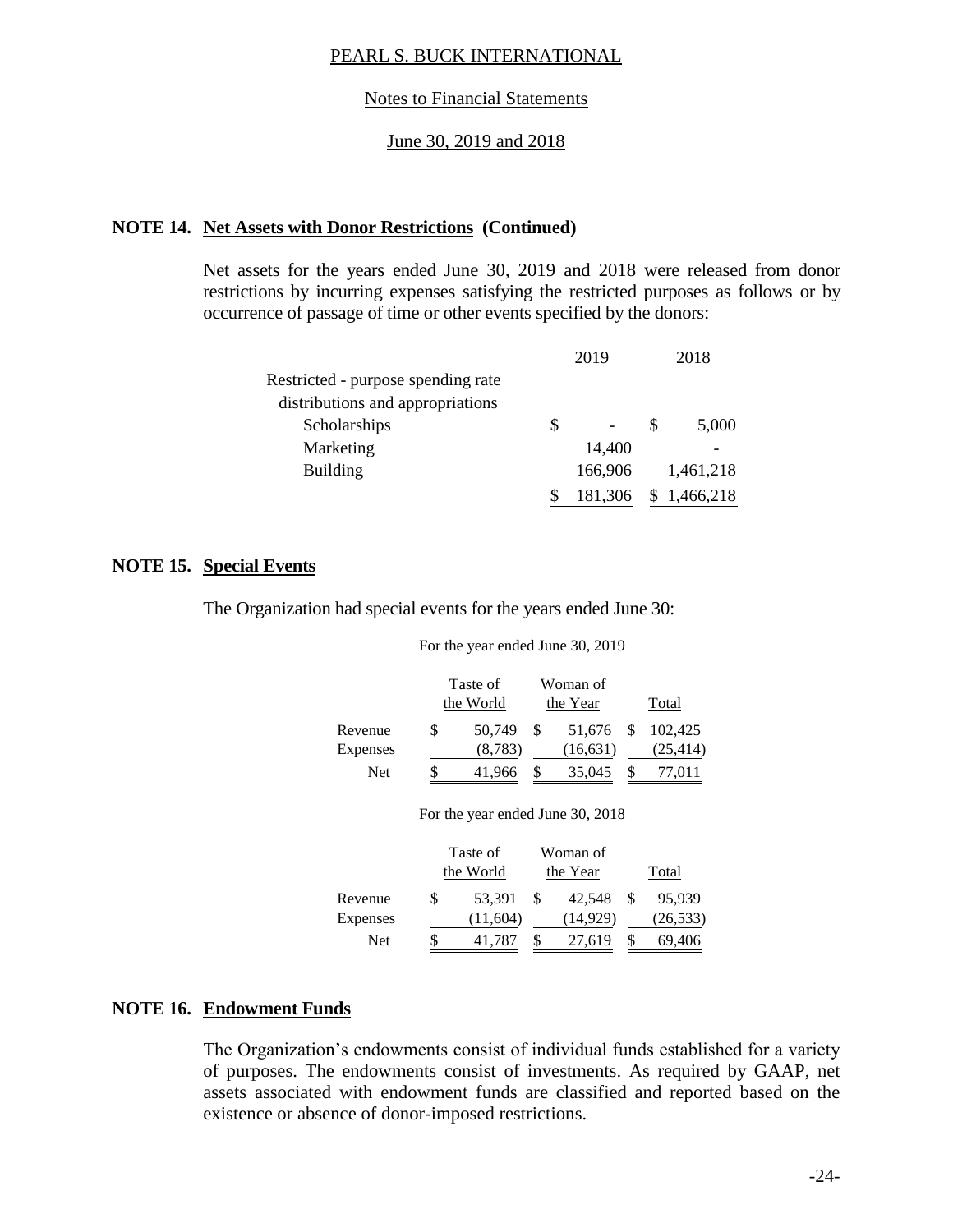#### Notes to Financial Statements

#### June 30, 2019 and 2018

### **NOTE 16. Endowment Funds (Continued)**

Interpretation of Relevant Law: The Board of Directors of the Organization have interpreted the law as requiring any donor-restricted contributions as being classified as Net Assets Without Restrictions or Net Assets With Restrictions restricted depending on the nature of the restriction. The Organization considers the following factors in making a determination to appropriate or accumulate donor-restricted endowment funds:

- 1. The duration and preservation of the fund
- 2. The purpose of the Organization and the donor-restricted endowment fund
- 3. General economic conditions
- 4. The possible effect of inflation and deflation
- 5. The expected total return from income and the appreciation of investments
- 6. Other resources of the Organization
- 7. The investment policies of the Organization

As of June 30, 2019 and 2018, PSBI had the following endowment net asset composition by type of fund.

|                                    | <b>Without Donor</b> |              | With Donor |                   |   |        |
|------------------------------------|----------------------|--------------|------------|-------------------|---|--------|
| 2019                               |                      | Restrictions |            | Restrictions      |   | Total  |
| Board - designated endowment funds | \$                   | 79,673       | S          | $\qquad \qquad -$ | S | 79,673 |
| Donor - restricted endowment funds |                      |              |            | 3,180             |   | 3,180  |
|                                    |                      | 79,673       | \$         | 3,180             | S | 82,853 |
| 2018                               |                      |              |            |                   |   |        |
| Board-designated endowment funds   | S                    | 76,500       | S          |                   | S | 76,500 |
| Donor - restricted endowment funds |                      |              |            | 3,180             |   | 3,180  |
|                                    |                      | 76,500       |            | 3,180             |   | 79,680 |

PSBI spends the income of the endowment fund in accordance with the direction of the donor upon establishment of the fund.